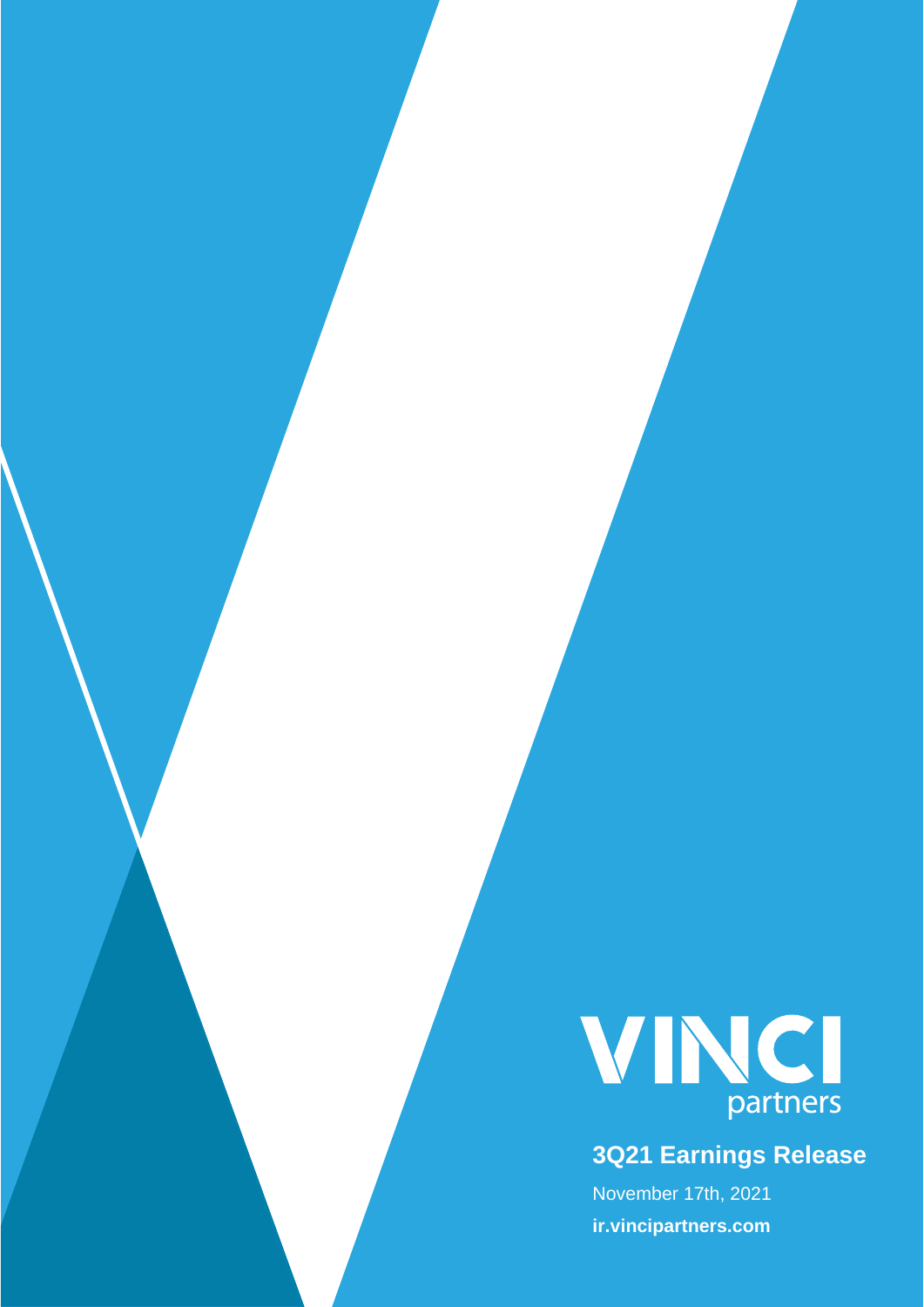## **Vinci Partners Reports Third Quarter 2021 Earnings Results**

Alessandro Horta, Chief Executive Officer, stated, "Vinci Partners announced remarkable results for the third quarter. Fee Related Earnings<sup>i</sup> reached R\$63.1 million, an increase of 74% year-over-year. Distributable Earnings<sup>ii</sup> totaled R\$61.7 million, or R\$1.09 per common share, up 137% year-over-year. We ended the quarter with R\$58.0 billion in AUMiii, as we keep expanding our platform at a 35% CAGR since 2018. Our business model is extremely resilient, and our management team remains focused on generating attractive results for our shareholders and limited partners."

### **Dividend**

Vinci Partners has declared a quarterly dividend of US\$0.16 per share to record holders of common stock at the close of business on December 1, 2021. This dividend will be paid on December 16, 2021.

#### **ABOUT VINCI PARTNERS**

investment platform in Brazil, established in 2009. Vinci Partners' business segments include Private Markets (Private Equity, Real Estate, Infrastructure and Credit), Liquid Strategies (Public Equities and Hedge Funds), Investment products and Solutions, and Financial Advisory. As of September 30, 2021, the firm had R\$58 billion of assets under

#### **WEBCAST AND EARNINGS CONFERENCE CALL**

To access the full detailed presentation and listen to the conference call via public webcast, please visit the Events & Presentations section <u>https://ir.vincipartners.com/news-and-</u>

events/events-and-presentations.

For those unable to listen to the live broadcast,

The conference call can also be accessed by

+1 (833) 665 -0595 (Domes tic )

#### **INVESTOR CONTACT**

*<u>Dvincipartners.com</u>* RJ: +55 (21) 2159 -6240

**USA MEDIA CONTACT**  Nick Lamplough / Kate Thompson / Katie Villany +1 (212) 355 -4449

**BRAZIL MEDIA CONTACT** Danthi Comunicações Carla Azevedo (carla@danthicomunicacoes.com.br) +55 (21) 3114 -0779



partners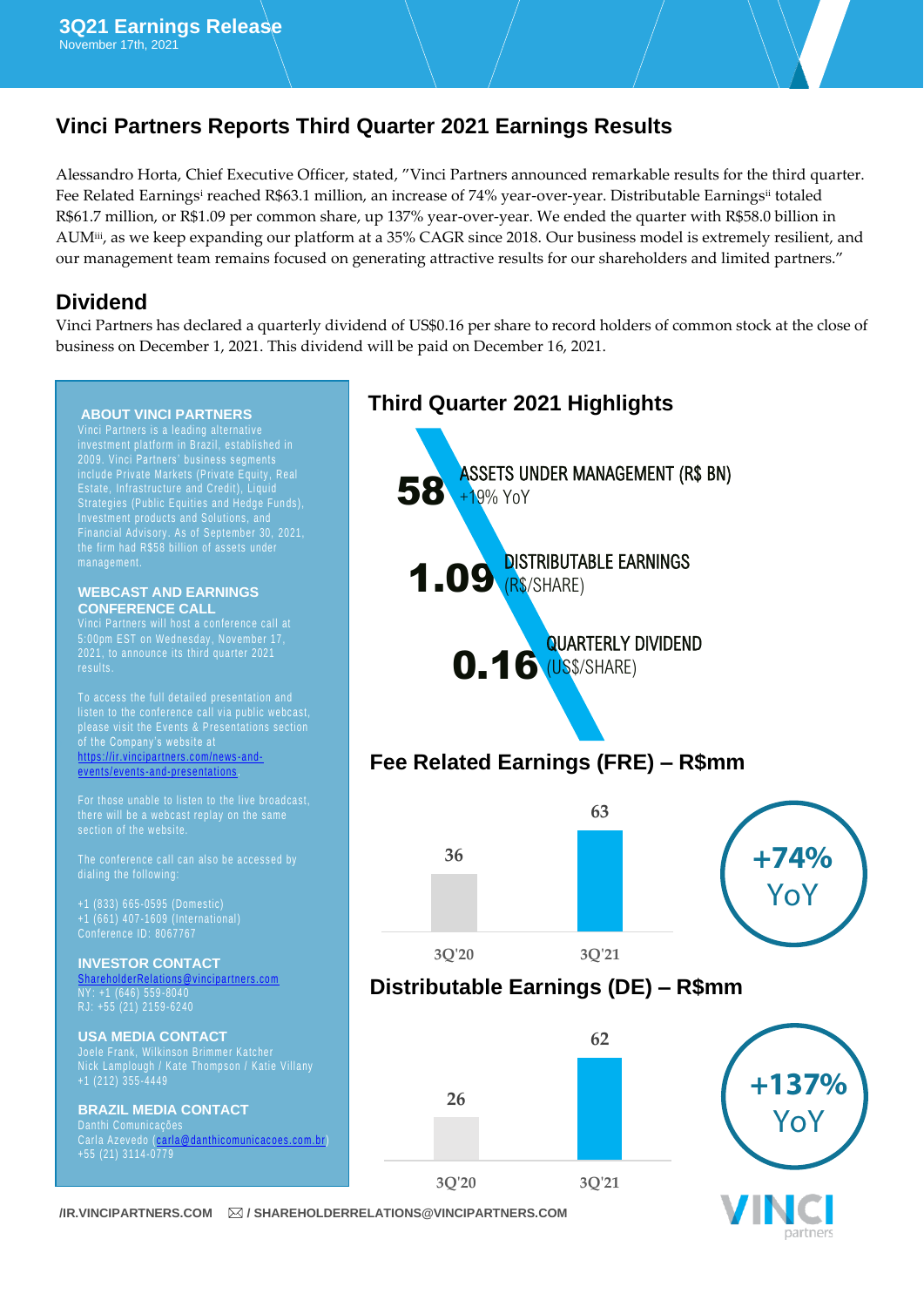# **Segment Earnings (Unaudited)**

| (R\$ thousands, unless mentioned)                        | 3Q'20     | 3Q'21     | $\Delta$ (%) | <b>3Q'20 YTD</b> | <b>3Q'21 YTD</b> | $\Delta$ (%) |
|----------------------------------------------------------|-----------|-----------|--------------|------------------|------------------|--------------|
| Net revenue from management fees                         | 71,517    | 92,855    | $30\%$       | 195,241          | 269,476          | 38%          |
| Net revenue from advisory fees                           | 330       | 25,163    | 7,525%       | 22,781           | 46,607           | 105%         |
| <b>Total Fee Related Revenues</b>                        | 71,847    | 118,018   | 64%          | 218,022          | 316,083          | 45%          |
| Segment personnel expenses                               | (3, 456)  | (5,600)   | 62%          | (10, 296)        | (16, 225)        | 58%          |
| Other G&A expenses                                       | (2, 152)  | (5, 163)  | 140%         | (8,686)          | (12,795)         | 47%          |
| Corporate center expenses                                | (14, 312) | (18, 149) | 27%          | (40, 918)        | (56, 957)        | 39%          |
| Bonus compensation related to management and<br>advisory | (15,740)  | (25,994)  | 65%          | (44, 337)        | (61, 602)        | 39%          |
| <b>Total Fee Related Expenses</b>                        | (35, 659) | (54, 906) | 54%          | (104, 236)       | (147,580)        | 42%          |
| <b>FEE RELATED EARNINGS (FRE)</b>                        | 36,188    | 63,112    | 74%          | 113,786          | 168,503          | 48%          |
| FRE Margin (%)                                           | $50.4\%$  | 53.5%     |              | 52.2%            | 53.3%            |              |
| FRE per share (R\$/share)iv                              | 0.64      | 1.12      |              | 2.00             | 2.97             |              |
| Net revenue from performance fees                        | 1,697     | 5,610     | 231%         | 17,258           | 34,185           | 98%          |
| Performance based compensation                           | (391)     | (1,798)   | 360%         | (5,661)          | (12,907)         | 128%         |
| PERFORMANCE RELATED EARNINGS (PRE)                       | 1,306     | 3,812     | 192%         | 11,597           | 21,278           | 83%          |
| PRE Margin (%)                                           | 77.0%     | 68.0%     |              | 67.2%            | 62.2%            |              |
| (-) Unrealized performance fees                          | 1,678     | 7,036     | 319%         | (5,046)          | (2, 451)         | $-51%$       |
| (+) Unrealized performance compensation                  | (609)     | (2,258)   | 271%         | 1,833            | 872              | $-52%$       |
| (+) Realized GP investment income                        | (9)       | 1,421     | N/A          | 30               | 1,878            | 6160%        |
| <b>SEGMENT DISTRIBUTABLE EARNINGS</b>                    | 38,554    | 73,123    | 90%          | 122,200          | 190,081          | 56%          |
| Segment DE Margin (%)                                    | $51.3\%$  | 55.4%     |              | 53.1%            | 54.4%            |              |
| (+) Depreciation and amortization <sup>v</sup>           |           | 925       | N/A          |                  | 2,790            | N/A          |
| (+) Realized financial income                            | 49        | 315       | 543%         | 2,018            | 19,198           | 851%         |
| (-) Leasing expenses                                     | (3,004)   | (3,065)   | 2%           | (9, 116)         | (9,328)          | 2%           |
| (-) Other items                                          | (62)      | 775       | N/A          | 541              | (459)            | N/A          |
| (-) Income taxes (excluding related to unrealized        | (9,533)   | (10, 330) | $8\%$        | (28, 827)        | (38, 562)        | 34%          |
| fees and income)                                         |           |           |              |                  |                  |              |
| <b>DISTRIBUTABLE EARNINGS (DE)</b>                       | 26,004    | 61,743    | 137%         | 86,816           | 163,719          | 89%          |
| DE Margin (%)                                            | 34.6%     | 46.6%     |              | 37.4%            | 44.4%            |              |
| DE per share (R\$/share)vi                               | 0.46      | 1.09      |              | 1.53             | 2.89             |              |

*For comparison purposes only, FRE and DE per share indicated for 3Q'20 and 3Q'20 YTD are calculated considering Vinci Partners' post-IPO share count of 56,913,588.* 

**Total Fee-Related Revenuesvii** of R\$118.0 million for the quarter ended September 30, 2021, compared to R\$71.8 million for the quarter ended September 30, 2020, an increase of 64% year-over year, driven by the strong growth in Fee earning AUM and higher contribution from advisory fees, due to the strong deal activity in 2021. Fee-related revenues were R\$316.1 million for the nine months ended September 30, 2021, up 45% year-over-year, when compared to the nine months ended September 30, 2020.

Fee Related Earnings ("FRE") of R\$63.1 million (R\$1.12/share) for the quarter ended September 30, 2021, compared to R\$36.2 million for the quarter ended September 30, 2020, an increase of 74% year-over-year, driven by the robust growth in management fees across all segments and higher contribution from advisory fees. FRE was R\$168.5 million for the

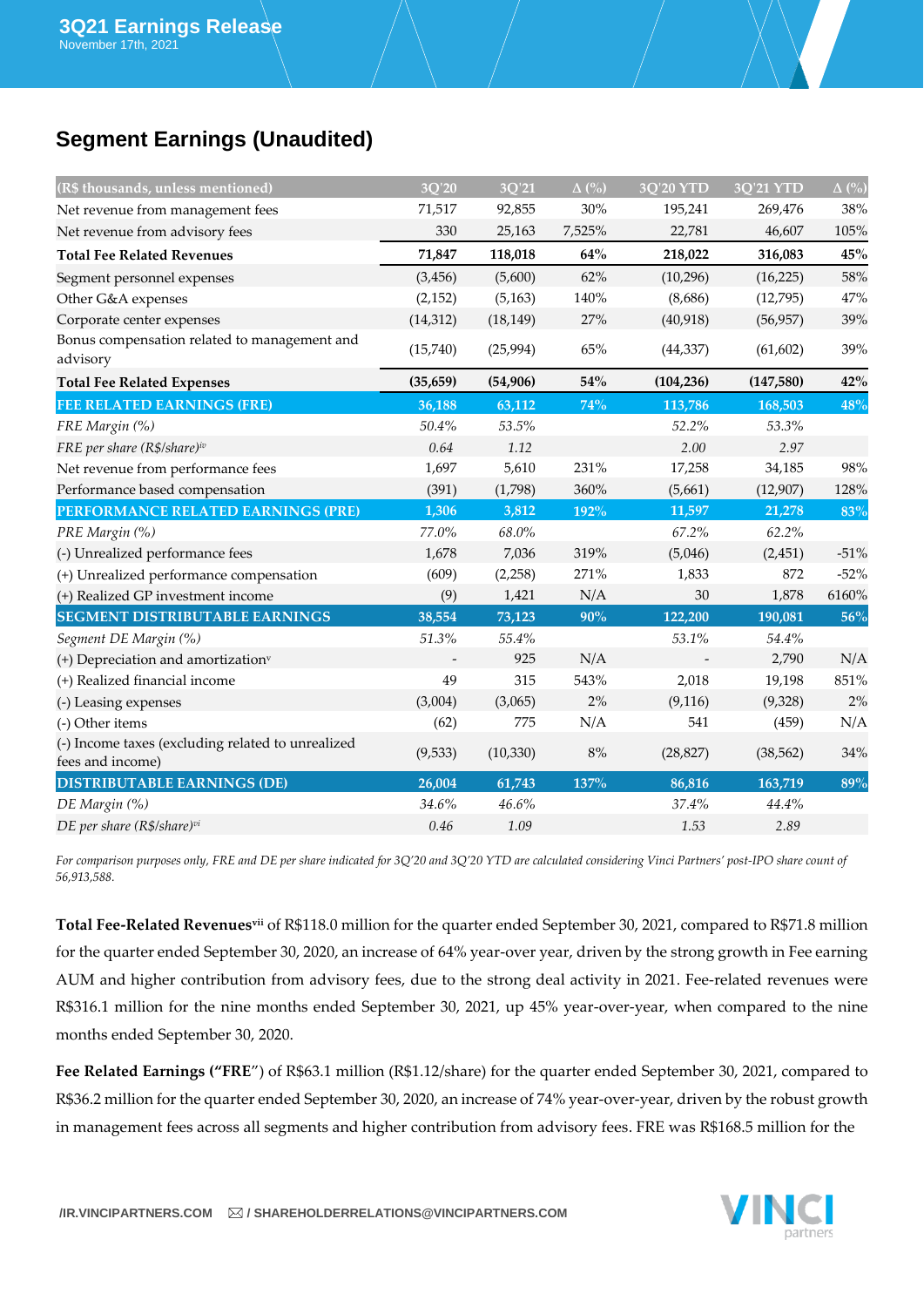nine months ended September 30, 2021, up 48% year-over-year, when compared to the nine months ended September 30, 2020.

**FRE Marginviii** was 53.5% for the quarter ended September 30, 2021, compared to 50.4% for the quarter ended September 30, 2020, an increase of 3.1 percentage points year-over-year, showcasing the platform´s operating leverage.

**Performance Related Earnings ("PRE")ix** of R\$3.8 million for the quarter ended September 30, 2021, compared to R\$1.3 million for the quarter ended September 30, 2020, an increase of 192% year-over-year, primarily due to a higher contribution from IP&S international exclusive mandates and our sovereign wealth mandate in Public Equities. PRE was R\$21.3 million for the nine months ended September 30, 2021, up 83% year-over-year, when compared to the nine months ended September 30, 2020.

**Segment Distributable Earnings<sup>x</sup>** of R\$73.1 million for the quarter ended September 30, 2021, compared to R\$38.6 million for the quarter ended September 30, 2020, an increase of 90% year-over-year. Segment Distributable Earnings were R\$190.1 million for the nine months ended September 30, 2021, up 56% year-over-year, when compared to the nine months ended September 30, 2020.

**Distributable Earnings ("DE")** of R\$61.7 million (R\$1.09/share) for the quarter ended September 30, 2021, compared to R\$26.0 million for the quarter ended September 30, 2020, an increase of 137% year-over-year, driven by the notable growth in management fees, higher contribution from advisory fees and the realization of performance fees from international exclusive mandates in IP&S. DE was R\$ 163.7 million for the nine months ended September 30, 2021, up 89% year-over-year, when compared to the nine months ended September 30, 2020.

**DE Marginxi** was 46.6% for the quarter ended September 30, 2021, a 12.0 percentage point increase compared to 34.6% for the quarter ended September 30, 2020.

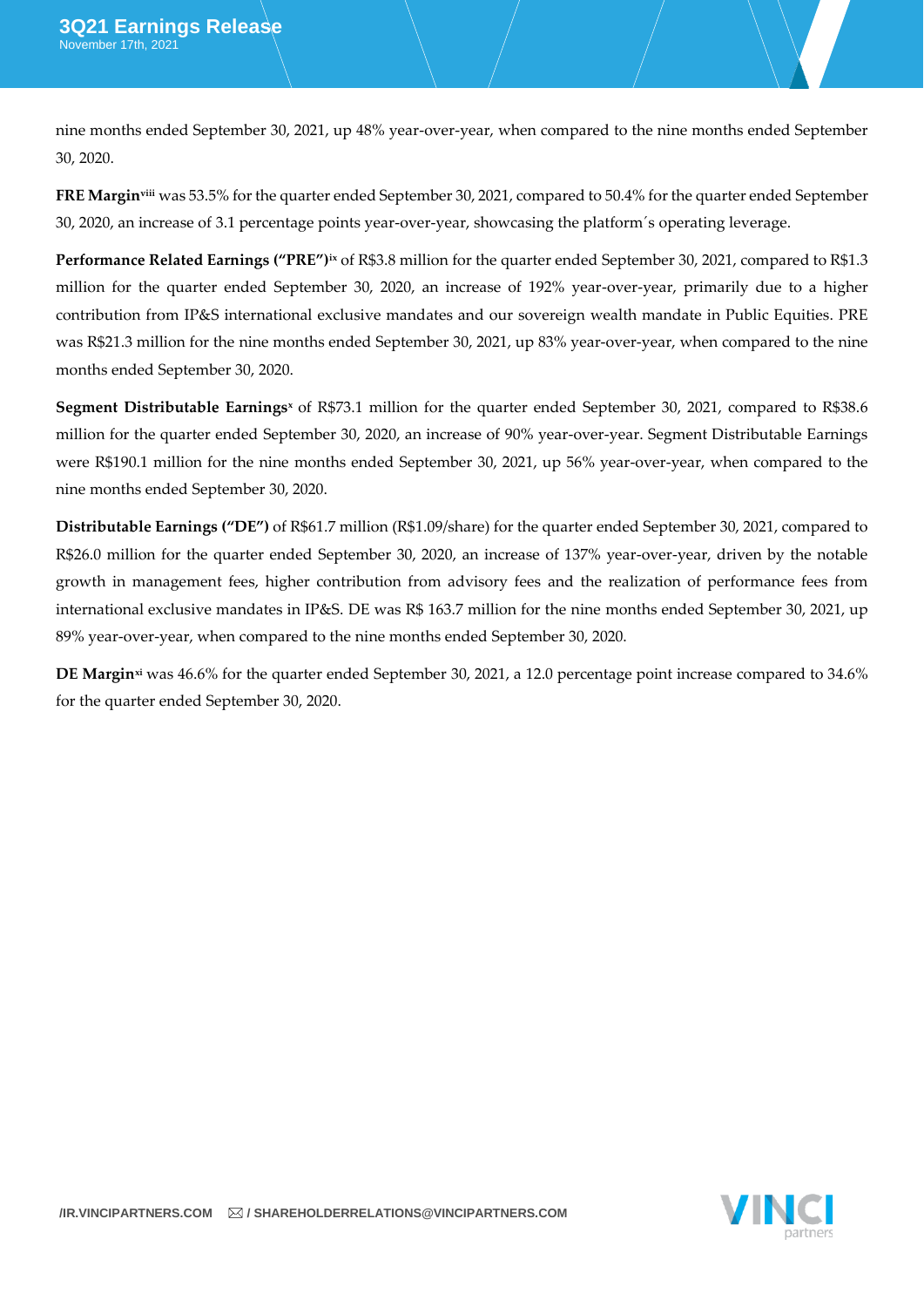# **Segment Highlights**

### Private Market Strategies

| (R\$ thousands, unless mentioned)                          | 3Q'20     | 3Q'21    | $\Delta$ (%) | <b>3O'20 YTD</b> | <b>3O'21 YTD</b> | $\Delta$ (%) |
|------------------------------------------------------------|-----------|----------|--------------|------------------|------------------|--------------|
| Net revenue from management fees                           | 43,339    | 49,057   | 13%          | 117,552          | 145,045          | 23%          |
| Net revenue from advisory fees                             | 92        | 823      | 798%         | 909              | 3,969            | 337%         |
| <b>Total Fee Related Revenues</b>                          | 43,431    | 49,880   | 15%          | 118,460          | 149,014          | 26%          |
| Segment personnel expenses                                 | (1,768)   | (2,739)  | 55%          | (5, 404)         | (7,899)          | 46%          |
| Other G&A expenses                                         | (540)     | (3,671)  | 580%         | (4,823)          | (8,903)          | 85%          |
| Corporate center expenses                                  | (8, 242)  | (7, 441) | $-10\%$      | (23, 499)        | (27, 817)        | 18%          |
| Bonus compensation related to management and<br>advisory   | (8,582)   | (10,053) | 17%          | (21, 477)        | (25, 351)        | 18%          |
| <b>Total Fee Related Expenses</b>                          | (19, 132) | (23,904) | 25%          | (55,202)         | (69, 971)        | 27%          |
| <b>FEE RELATED EARNINGS (FRE)</b>                          | 24,299    | 25,976   | $7\%$        | 63,258           | 79,043           | 25%          |
| FRE Margin (%)                                             | 55.9%     | 52.1%    |              | 53.4%            | 53.0%            |              |
| Net revenue from performance fees                          | (1,677)   | 962      | N/A          | 9,107            | 3,216            | $-65%$       |
| Realized performance fees                                  | 1         | 10       | 1,054%       | 2,107            | 765              | $-64%$       |
| Unrealized performance fees                                | (1,678)   | 952      | N/A          | 6,999            | 2,451            | $-65%$       |
| Performance based compensation                             | 609       | (340)    | N/A          | (3, 175)         | (1,071)          | $-66%$       |
| PERFORMANCE RELATED EARNINGS (PRE)                         | (1,068)   | 622      | N/A          | 5,932            | 2,145            | $-64%$       |
| PRE Margin (%)                                             | 63.7%     | 64.7%    |              | 65.1%            | 66.7%            |              |
| (-) Unrealized performance fees                            | 1,678     | (952)    | N/A          | (6,999)          | (2, 451)         | $-65%$       |
| (+) Unrealized performance compensation                    | (609)     | 337      | N/A          | 2,542            | 869              | $-66%$       |
| (+) Realized GP investment income                          | (9)       | 1,421    | N/A          | 30               | 1,878            | 6,160%       |
| <b>SEGMENT DISTRIBUTABLE EARNINGS</b>                      | 24,291    | 27,405   | 13%          | 64,763           | 81,484           | 26%          |
| Segment DE Margin (%)                                      | 55.9%     | 53.4%    |              | 53.7%            | 53.7%            |              |
| <b>ASSETS UNDER MANAGEMENT</b>                             |           |          |              |                  |                  |              |
| (AUM R\$millions)                                          | 18,649    | 21,657   | 16%          | 18,649           | 21,657           | 16%          |
| FEE EARNING ASSETS UNDER MANAGEMENT<br>(FEAUM R\$millions) | 16,542    | 19,680   | 19%          | 16,542           | 19,680           | 19%          |
| <b>AVERAGE MANAGEMENT FEE RATE (%)</b>                     | $1.03\%$  | $0.98\%$ |              | $0.94\%$         | $0.98\%$         |              |
| <b>FULL TIME EMPLOYEES</b>                                 | 43        | 50       | 16%          | 43               | 50               | 16%          |

**Fee related earnings (FRE)** of R\$26.0 million in the 3Q'21, an increase of 7% year-over-year, driven by the growth in fee-earning AUM. FRE was R\$79.0 million in the 3Q'21 YTD, up 25% when compared to the 3Q'20 YTD.

**Segment Distributable Earnings** of R\$27.4 million in the 3Q'21, an increase of 13% year-over-year. Segment DE was R\$81.5 million in the 3Q'21 YTD, up 26% when compared to the 3Q'20 YTD.

**AUM** of R\$21.7 billion at the end of the 3Q'21, an increase of 16% year-over-year, with highlights to over R\$3.4 billion raised across all strategies over the last twelve months. In the 3Q'21, net capital subscription for Private Market strategies accounted for R\$577 million, with highlights to the second closing of VIAS, in Infrastructure, and the follow-on offering for VISC, in Real Estate.

**Fee-earning AUM** of R\$19.7 billion at the end of the 3Q'21, an increase of 19% year-over-year.

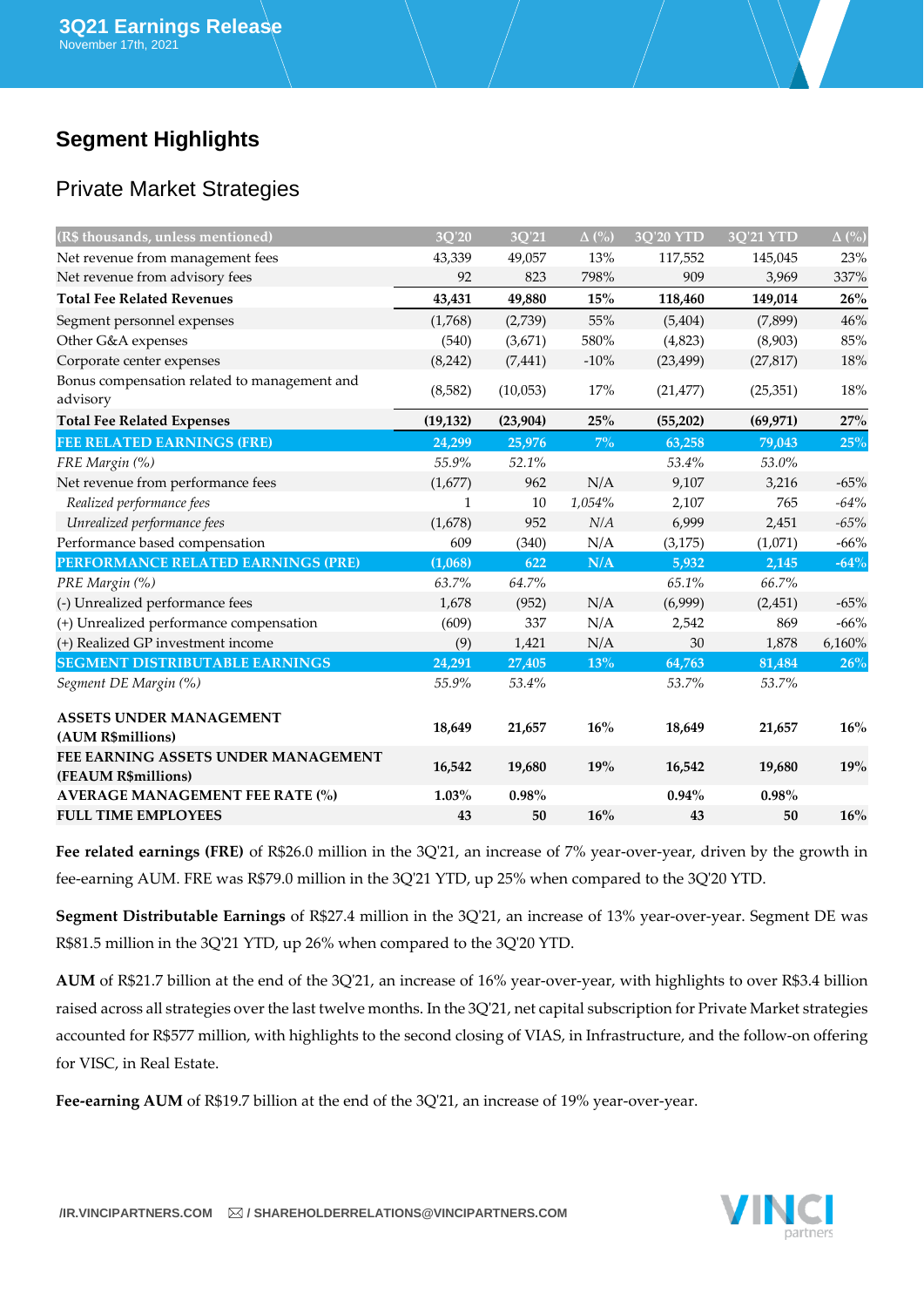# Liquid Strategies

| (R\$ thousands, unless mentioned)                          | 3Q'20                    | 3Q'21             | $\Delta$ (%) | 3Q'20 YTD | 3Q'21 YTD                | $\Delta$ (%) |
|------------------------------------------------------------|--------------------------|-------------------|--------------|-----------|--------------------------|--------------|
| Net revenue from management fees                           | 15,766                   | 23,273            | 48%          | 46,072    | 66,276                   | 44%          |
| Net revenue from advisory fees                             |                          |                   | N/A          |           |                          | N/A          |
| <b>Total Fee Related Revenues</b>                          | 15,766                   | 23,273            | 48%          | 46,072    | 66,276                   | 44%          |
| Segment personnel expenses                                 | (604)                    | (1, 431)          | 137%         | (1,932)   | (4, 111)                 | 113%         |
| Other G&A expenses                                         | (1,264)                  | (598)             | $-53%$       | (2,611)   | (1,903)                  | $-27%$       |
| Corporate center expenses                                  | (2,992)                  | (3,085)           | $3\%$        | (9,170)   | (11,774)                 | 28%          |
| Bonus compensation related to management and<br>advisory   | (3,244)                  | (5,864)           | 81%          | (8,691)   | (13, 176)                | 52%          |
| <b>Total Fee Related Expenses</b>                          | (8, 104)                 | (10, 978)         | $35\%$       | (22, 403) | (30, 964)                | 38%          |
| <b>FEE RELATED EARNINGS (FRE)</b>                          | 7,662                    | 12,295            | 60%          | 23,669    | 35,312                   | 49%          |
| FRE Margin (%)                                             | 48.6%                    | 52.8%             |              | 51.4%     | 53.3%                    |              |
| Net revenue from performance fees                          | 2,709                    | 1,689             | $-38%$       | 5,187     | 10,149                   | 96%          |
| Realized performance fees                                  | 2,709                    | 1,689             | $-38\%$      | 7,083     | 10,149                   | 43%          |
| Unrealized performance fees                                |                          |                   | N/A          | (1,896)   |                          | N/A          |
| Performance based compensation                             | (804)                    | (569)             | $-29%$       | (1, 475)  | (5, 287)                 | 258%         |
| PERFORMANCE RELATED EARNINGS (PRE)                         | 1,905                    | 1,120             | $-41%$       | 3,712     | 4,862                    | 31%          |
| PRE Margin (%)                                             | 70.3%                    | 66.3%             |              | 71.6%     | 47.9%                    |              |
| (-) Unrealized performance fees                            |                          |                   | N/A          | 1,896     |                          | N/A          |
| (+) Unrealized performance compensation                    | $\overline{\phantom{a}}$ | $\qquad \qquad -$ | N/A          | (689)     | $\overline{\phantom{a}}$ | N/A          |
| <b>SEGMENT DISTRIBUTABLE EARNINGS</b>                      | 9,567                    | 13,415            | 40%          | 28,588    | 40,174                   | 41%          |
| Segment DE Margin (%)                                      | 51.8%                    | 53.7%             |              | 53.8%     | 52.6%                    |              |
| <b>ASSETS UNDER MANAGEMENT</b><br>(AUM R\$millions)        | 15,138                   | 12,600            | $-17%$       | 15,138    | 12,600                   | $-17%$       |
| FEE EARNING ASSETS UNDER MANAGEMENT<br>(FEAUM R\$millions) | 15,004                   | 12,466            | $-17%$       | 15,004    | 12,466                   | $-17%$       |
| <b>AVERAGE MANAGEMENT FEE RATE (%)</b>                     | $0.50\%$                 | $0.76\%$          |              | $0.53\%$  | $0.72\%$                 |              |
| <b>FULL TIME EMPLOYEES</b>                                 | 17                       | 24                | 41%          | 17        | 24                       | 41%          |

**Fee related earnings (FRE)** of R\$12.3 million in the 3Q'21, an increase of 60% year-over-year, driven by the end of revenue sharing agreement with GAS Investimentos, which impacted positively our average management fee rate. FRE was R\$35.3 million in the 3Q'21 YTD, up 49% when compared to the 3Q'20 YTD.

**Performance related earnings (PRE)** of R\$1.1 million in the quarter, down 41% year-over-year, due to local markets' depreciation and recent volatility in the quarter. PRE was R\$4.9 million in the 3Q'21 YTD, an increase of 31% when compared to the 3Q'20 YTD.

**Segment Distributable Earnings** of R\$13.4 million in the quarter, up 40% year-over-year, due to a robust growth in management fees.

**AUM** of R\$12.6 billion at the end of the 3Q'21, down 17% year-over-year, driven by local markets' depreciation in the quarter.

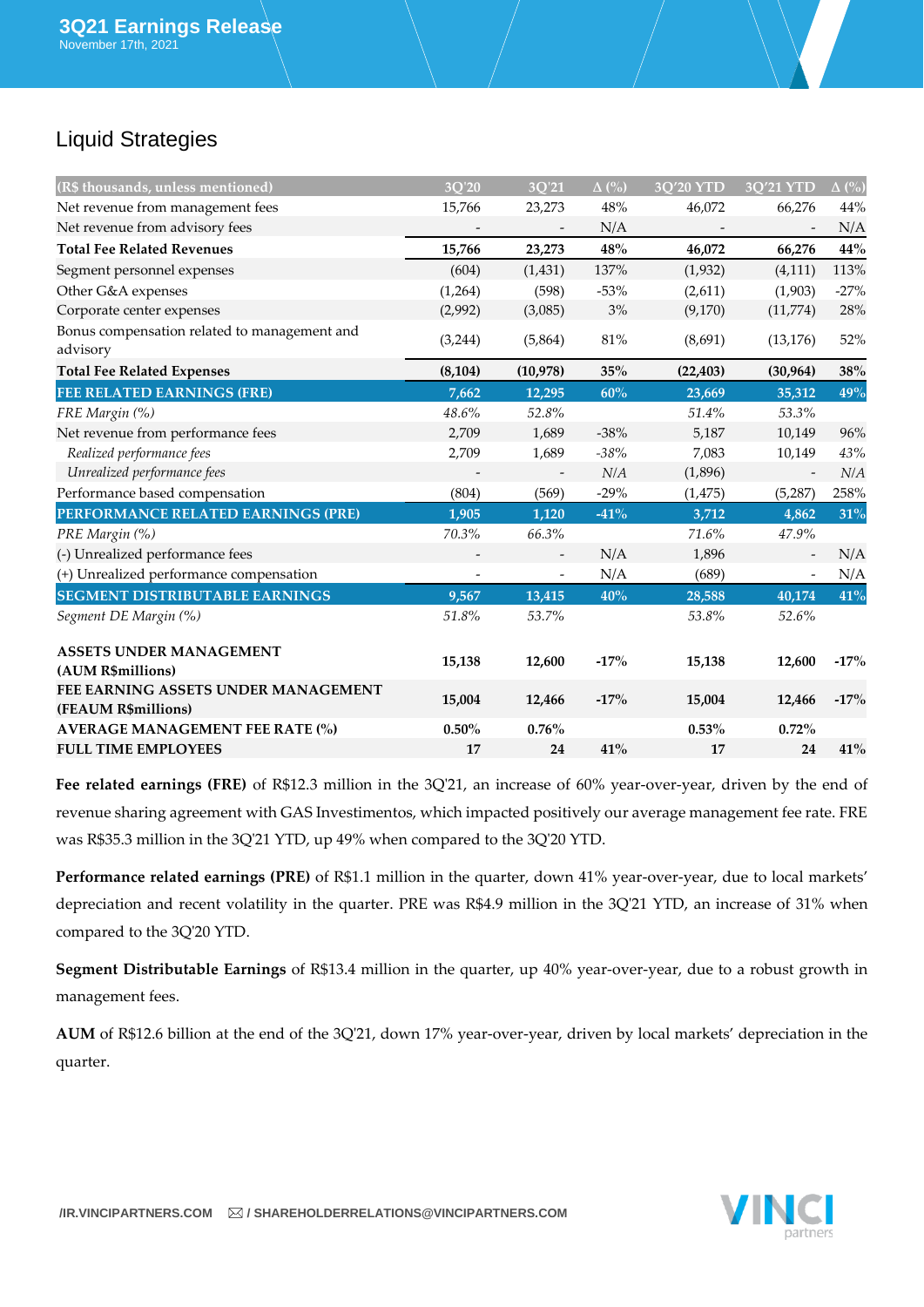### Investment Products and Solutions

| (R\$ thousands, unless mentioned)                          | 3Q'20                    | 3Q'21     | $\Delta$ (%) | 3Q'20 YTD | 3Q'21 YTD | $\Delta$ (%) |
|------------------------------------------------------------|--------------------------|-----------|--------------|-----------|-----------|--------------|
| Net revenue from management fees                           | 12,422                   | 20,525    | 65%          | 31,627    | 58,154    | 84%          |
| Net revenue from advisory fees                             | 25                       | 8         | $-68%$       | 96        | 47        | $-51%$       |
| <b>Total Fee Related Revenues</b>                          | 12,447                   | 20,533    | 65%          | 31,724    | 58,201    | 83%          |
| Segment personnel expenses                                 | (863)                    | (1,032)   | 20%          | (2,323)   | (3,011)   | 30%          |
| Other G&A expenses                                         | (299)                    | (491)     | 64%          | (1,078)   | (1,300)   | 21%          |
| Corporate center expenses                                  | (2,362)                  | (3,993)   | 69%          | (6,206)   | (11,775)  | 90%          |
| Bonus compensation related to management and<br>advisory   | (3,409)                  | (5,377)   | 58%          | (8,105)   | (12, 972) | 60%          |
| <b>Total Fee Related Expenses</b>                          | (6,934)                  | (10, 893) | 57%          | (17, 712) | (29,059)  | 64%          |
| <b>FEE RELATED EARNINGS (FRE)</b>                          | 5,513                    | 9,640     | 75%          | 14,012    | 29,142    | 108%         |
| FRE Margin (%)                                             | 44.3%                    | $47.0\%$  |              | 44.2%     | 50.1%     |              |
| Net revenue from performance fees                          | 659                      | 2,959     | 349%         | 2,958     | 20,822    | 604%         |
| Realized performance fees                                  | 659                      | 10,947    | 1,560%       | 3,015     | 20,822    | 591%         |
| Unrealized performance fees                                |                          | (7,988)   | N/A          | (57)      |           | N/A          |
| Performance based compensation                             | (196)                    | (889)     | 354%         | (1,011)   | (6, 549)  | 548%         |
| PERFORMANCE RELATED EARNINGS (PRE)                         | 464                      | 2,070     | 346%         | 1,947     | 14,273    | 633%         |
| PRE Margin (%)                                             | 70.3%                    | 69.9%     |              | 65.8%     | 68.5%     |              |
| (-) Unrealized performance fees                            |                          | 7,988     | N/A          | 57        |           | N/A          |
| (+) Unrealized performance compensation                    | $\overline{\phantom{a}}$ | (2, 596)  | N/A          | (21)      | 3         | N/A          |
| <b>SEGMENT DISTRIBUTABLE EARNINGS</b>                      | 5,977                    | 17,102    | 186%         | 15,995    | 43,418    | 171%         |
| Segment DE Margin (%)                                      | 45.6%                    | 54.3%     |              | $46.0\%$  | 54.9%     |              |
| <b>ASSETS UNDER MANAGEMENT</b><br>(AUM R\$millions)        | 14,892                   | 23,695    | 59%          | 14,892    | 23,695    | 59%          |
| FEE EARNING ASSETS UNDER MANAGEMENT<br>(FEAUM R\$millions) | 14,426                   | 23,540    | 63%          | 14,426    | 23,540    | 63%          |
| <b>AVERAGE MANAGEMENT FEE RATE (%)</b>                     | 0.42%                    | $0.39\%$  |              | $0.38\%$  | $0.39\%$  |              |
| <b>FULL TIME EMPLOYEES</b>                                 | 12                       | 16        | 33%          | 12        | 16        | 33%          |

**Fee related earnings (FRE)** of R\$9.6 million in the 3Q'21, up 75% year-over-year, due to the growth in management fees following notable fundraising over the last twelve months. FRE was R\$29.1 million in the 3Q'21 YTD, an increase of 108% when compared to the 3Q'20 YTD.

**Performance related earnings (PRE)** of R\$2.1 million, up 346% year-over-year, driven by the realization of performance fees in our international separate mandates. PRE in the 3Q'21 YTD was R\$14.3 million, an increase of 633% when compared to the 3Q'20 YTD.

**Segment Distributable Earnings** in 3Q'21 of R\$17.1 million in the quarter, up 186% year-over-year, following the growth in management and performance revenues. Segment DE was R\$43.4 million in the 3Q'21 YTD, an increase of 171% when compared to the 3Q'20 YTD.

**AUM** of R\$23.7 billion, up 59% year-over-year, driven by strong net inflows in our separate local and international mandates. Fee Earning AUM of R\$23.5 million, up 63% year-over-year.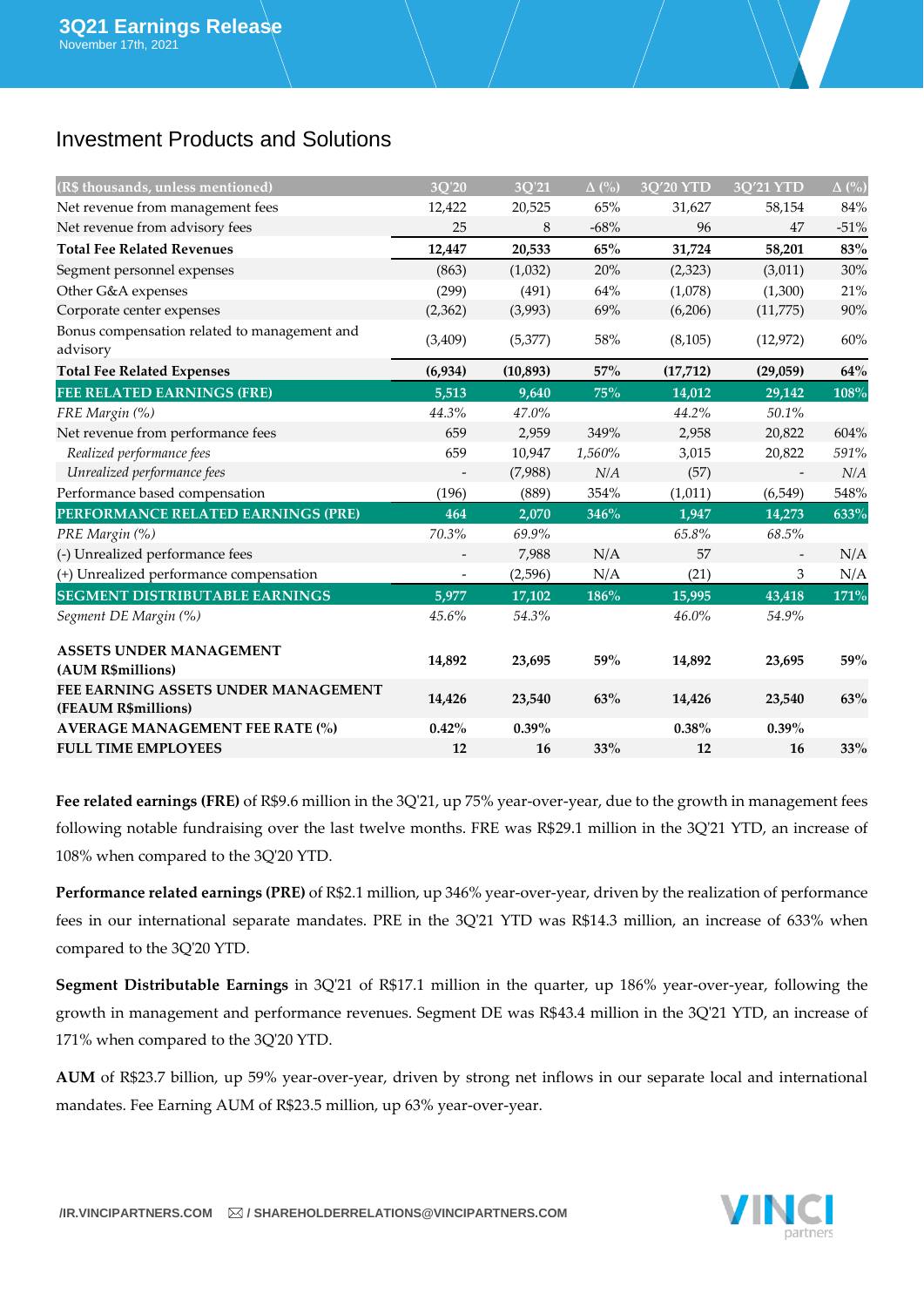# Financial Advisory

| (R\$ thousands, unless mentioned)                        | 3Q'20    | 3Q'21    | $\Delta$ (%) | 3Q'20 YTD | $\overline{3Q'21\,Y\Gamma D}$ | $\Delta$ (%) |
|----------------------------------------------------------|----------|----------|--------------|-----------|-------------------------------|--------------|
| Net revenue from management fees                         |          |          | N/A          |           |                               | N/A          |
| Net revenue from advisory fees                           | 210      | 24,332   | 11,487%      | 21,774    | 42,591                        | 96%          |
| <b>Total Fee Related Revenues</b>                        | 210      | 24,332   | 11,487%      | 21,774    | 42,591                        | 96%          |
| Segment personnel expenses                               | (221)    | (398)    | 80%          | (636)     | (1,204)                       | 89%          |
| Other G&A expenses                                       | (49)     | (403)    | 725%         | (174)     | (710)                         | 307%         |
| Corporate center expenses                                | (716)    | (3,630)  | 407%         | (2,046)   | (5,569)                       | 172%         |
| Bonus compensation related to management<br>and advisory | (505)    | (4,701)  | 830%         | (6,064)   | (10, 102)                     | 67%          |
| <b>Total Fee Related Expenses</b>                        | (1, 491) | (9, 132) | 512%         | (8,921)   | (17,585)                      | 97%          |
| <b>FEE RELATED EARNINGS (FRE)</b>                        | (1,281)  | 15,200   | N/A          | 12,853    | 25,006                        | 95%          |
| FRE Margin (%)                                           | N/A      | 62.5%    |              | 59.0%     | 58.7%                         |              |
| <b>SEGMENT DISTRIBUTABLE EARNINGS</b>                    | (1,281)  | 15,200   | N/A          | 12,853    | 25,006                        | 95%          |
| Segment DE Margin (%)                                    | N/A      | 62.5%    |              | 59.0%     | 58.7%                         |              |

**Fee related earnings (FRE)** of R\$15.2 million in the quarter, up R\$16.5 million year-over-year. FRE was R\$25.0 million in the 3Q'21 YTD, an increase of 95% when compared to the 3Q'21 YTD, a consequence of the stronger deal activity in 2021.

**Segment Distributable Earnings** in the 3Q'21 YTD were R\$25.0 million, an increase of 95% year-over-year when compared to the 3Q'20 YTD.

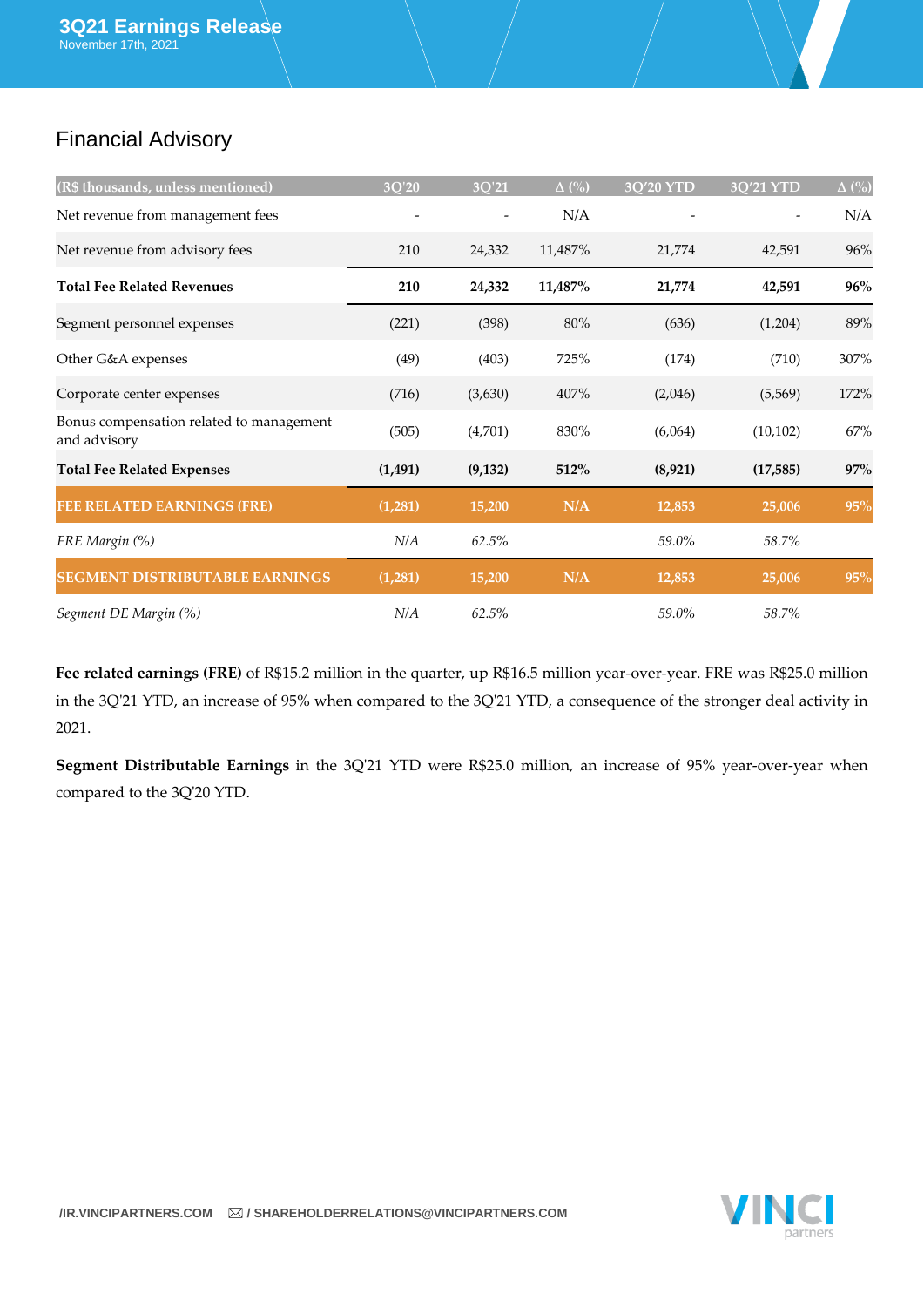## **Income Statement (Unaudited)**

| (R\$ thousands, unless mentioned)         | 3Q'20     | 3Q'21     | $\Delta$ (%) | 3Q'20 YTD  | <b>3Q'21 YTD</b> | $\Delta$ (%) |
|-------------------------------------------|-----------|-----------|--------------|------------|------------------|--------------|
| <b>REVENUES</b>                           |           |           |              |            |                  |              |
| Net revenue from management fees          | 71,517    | 92,855    | 30%          | 195,241    | 269,476          | 38%          |
| Net revenue from performance fees         | 1,697     | 5,610     | 231%         | 17,258     | 34,185           | 98%          |
| Realized performance fees                 | 3,375     | 12,646    | 275%         | 12,212     | 31,734           | 160%         |
| Unrealized performance fees               | (1,678)   | (7,036)   | 319%         | 5,046      | 2,451            | $-51\%$      |
| Net revenue from advisory                 | 330       | 25,163    | 7,525%       | 22,781     | 46,607           | 105%         |
| Total net revenues from services rendered | 73,544    | 123,628   | 68%          | 235,280    | 350,268          | $49\%$       |
| <b>EXPENSES</b>                           |           |           |              |            |                  |              |
| Bonus related to management and advisory  | (15,740)  | (25,994)  | 65%          | (44, 337)  | (61, 602)        | 39%          |
| Performance based compensation            | (391)     | (1,798)   | 360%         | (5,661)    | (12,907)         | 128%         |
| Realized                                  | (1,000)   | (4,056)   | 306%         | (3,828)    | (12, 035)        | 214%         |
| Unrealized                                | 609       | 2,258     | 271%         | (1, 833)   | (872)            | $-52%$       |
| Total compensation and benefitsxii        | (16, 131) | (27, 792) | 72%          | (49,998)   | (74, 509)        | 49%          |
| Segment personnel expenses                | (3, 456)  | (5,600)   | 62%          | (10, 296)  | (16, 225)        | 58%          |
| Other general and administrative expenses | (2, 152)  | (5, 163)  | 140%         | (8,686)    | (12,795)         | 47%          |
| Corporate center expenses                 | (14, 312) | (18, 149) | 27%          | (40, 918)  | (56, 957)        | 39%          |
| <b>Total expenses</b>                     | (36,050)  | (56, 704) | 57%          | (109, 897) | (160, 487)       | 46%          |
| <b>Operating profit</b>                   | 37,494    | 66,924    | 78%          | 125,383    | 189,781          | 51%          |
| <b>OTHER ITEMS</b>                        |           |           |              |            |                  |              |
| GP Investment income                      | 470       | (290)     | N/A          | 2,886      | (4, 335)         | N/A          |
| Realized gain from GP investment income   | (9)       | 1,421     | N/A          | $30\,$     | 1,878            | 6,160%       |
| Unrealized gain from GP investment income | 479       | (1,711)   | N/A          | 2,856      | (6,213)          | N/A          |
| Financial income                          | 491       | (326)     | N/A          | 1,941      | 18,323           | 844%         |
| Realized gain from financial income       | 49        | 315       | 543%         | 2,018      | 19,198           | $851\%$      |
| Unrealized gain from financial income     | 442       | (641)     | $N\!/\!A$    | (77)       | (875)            | 1,036%       |
| Leasing expenses                          | (3,004)   | (3,065)   | $2\%$        | (9, 116)   | (9,328)          | $2\%$        |
| Other items                               | (62)      | 775       | N/A          | 541        | (459)            | N/A          |
| Stock compensation plan                   |           | (1,014)   | N/A          |            | (2,656)          | N/A          |
| <b>Total Other Items</b>                  | (2, 105)  | (3,920)   | $86\%$       | (3,748)    | 1,545            | N/A          |
| Profit before income taxes                | 35,389    | 63,004    | $78\%$       | 121,635    | 191,326          | 57%          |
| (-) Income taxes                          | (9,653)   | (11, 401) | $18\%$       | (30, 354)  | (39, 304)        | 29%          |
| <b>NET INCOME</b>                         | 25,736    | 51,603    | 101%         | 91,281     | 152,022          | 67%          |

**Total net revenues from services rendered** of R\$123.6 million for the quarter ended September 30, 2021, compared to R\$73.5 million for the quarter ended September 30, 2020, an increase of 68% year-over-year. Net revenues for the nine months ended September 30, 2021 were R\$350.3 million, up 49% year-over-year, when compared to the nine months ended September 30, 2020.

• Management fee revenues of R\$92.9 million for the quarter ended September 30,2021, compared to R\$71.5 million for the quarter ended September 30, 2021, an increase of 30% year-over-year. This increase was primarily driven by the growth in Fee earning AUM. Management fee revenues for the nine months ended September 30, 2021 were R\$269.5 million, up 38% year-over-year, when compared to the nine months ended September 30, 2020.



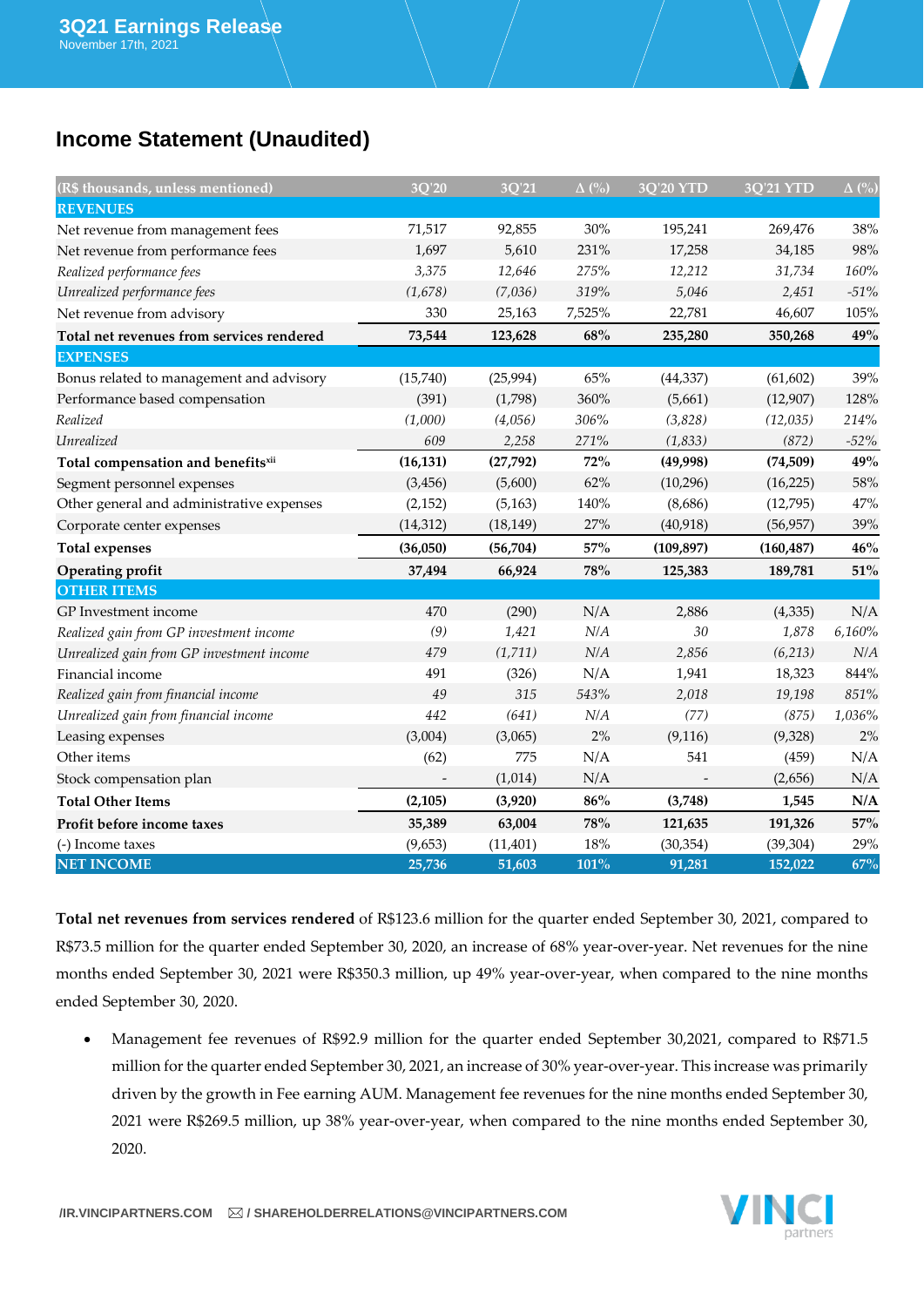- Performance fee revenues of R\$5.6 million for the quarter ended September 30, 2021, compared to R\$1.7 million for the quarter ended September 30, 2020, an increase of 231% year-over-year, due to higher contributions from the international exclusive mandates in IP&S and the sovereign wealth mandate in Public Equities. Performance fee revenues were R\$34.2 million for the nine months ended September 30,2021, up 98% year-over-year, when compared to the nine months ended September 30, 2020.
- Advisory fee revenues of R\$25.2 million for the quarter ended September 30, 2021, compared to R\$0.3 million for the quarter ended September 30, 2020, an increase of 7,525% year-over-year. Advisory revenues for the nine months ended September 30, 2021 were R\$46.6 million, up 105% when compared to the nine months ended September 30, 2020, a consequence of the stronger deal activity in 2021.

**Total expenses** for the quarter ended September 30, 2021 of R\$56.7 million, compared to R\$36.1 million for the quarter ended September 30, 2020, an increase of 57% year-over-year. Part of this increase was driven by new recurring costs related to becoming a public company, such as changes in the company's compensation structure, Board and support teams' hirings and third-party services. Those factors accounted for R\$2.9 million in additional expenses for the quarter. On a comparable basis, excluding costs related to being a public company, expenses were up 49% year-over-year. Additionally, 3Q'21 expenses were impacted by R\$2.2 million related to the company's new branding project, taking place throughout 2021.

- Bonus related to management and advisory feesxiii of R\$26.0 million for the quarter ended September 30, 2021, compared to R\$15.7 million for the quarter ended September 30,2020, an increase of 65% year-over-year. Bonus related to management and advisory was R\$61.6 million for the nine months ended September 30, 2021, up 39% year-over-year, when compared to the nine months ended September 30, 2020.
- Performance based compensationxiv of R\$1.8 million for the quarter ended September 30,2021, compared to R\$0.4 million for the quarter ended September 30,2020, an increase of 360% year-over-year, following the growth in performance fee revenues. Performance based compensation for the nine months ended September 30, 2021 was R\$12.9 million, an increase of 128% year-over-year, when compared to the nine months ended September 30, 2020.
- Segment personnel expensesxy of R\$5.6 million for the quarter ended September 30,2021 compared to R\$3.5 million for the quarter ended September 30, 2020, an increase of 62% year-over-year. This increase is primarily due to the change in Vinci Partners´ compensation structure after becoming a public company in 2021, which accounted for R\$1.0 million in additional segment personnel expenses for the quarter.
- Corporate center expensesxvi of R\$18.1 million for the quarter ended September 30,2021 compared to R\$14.3 million for the quarter ended September 30,2021, an increase of 27% year-over-year. This increase was primarily due to (i) the previously mentioned change in the company´s compensation structure, (ii) new hirings after the company became public, such as our Board of directors, financial reporting and shareholder relations teams, and (iii) third-party expenses, such as Auditor and Nasdaq listing fees. These additional costs accounted for R\$1.8 million in additional corporate center expenses for the quarter. Corporate center expenses for the quarter ended September 30, 2021 were also impacted by a R\$2.2 million expense the company's new branding project,

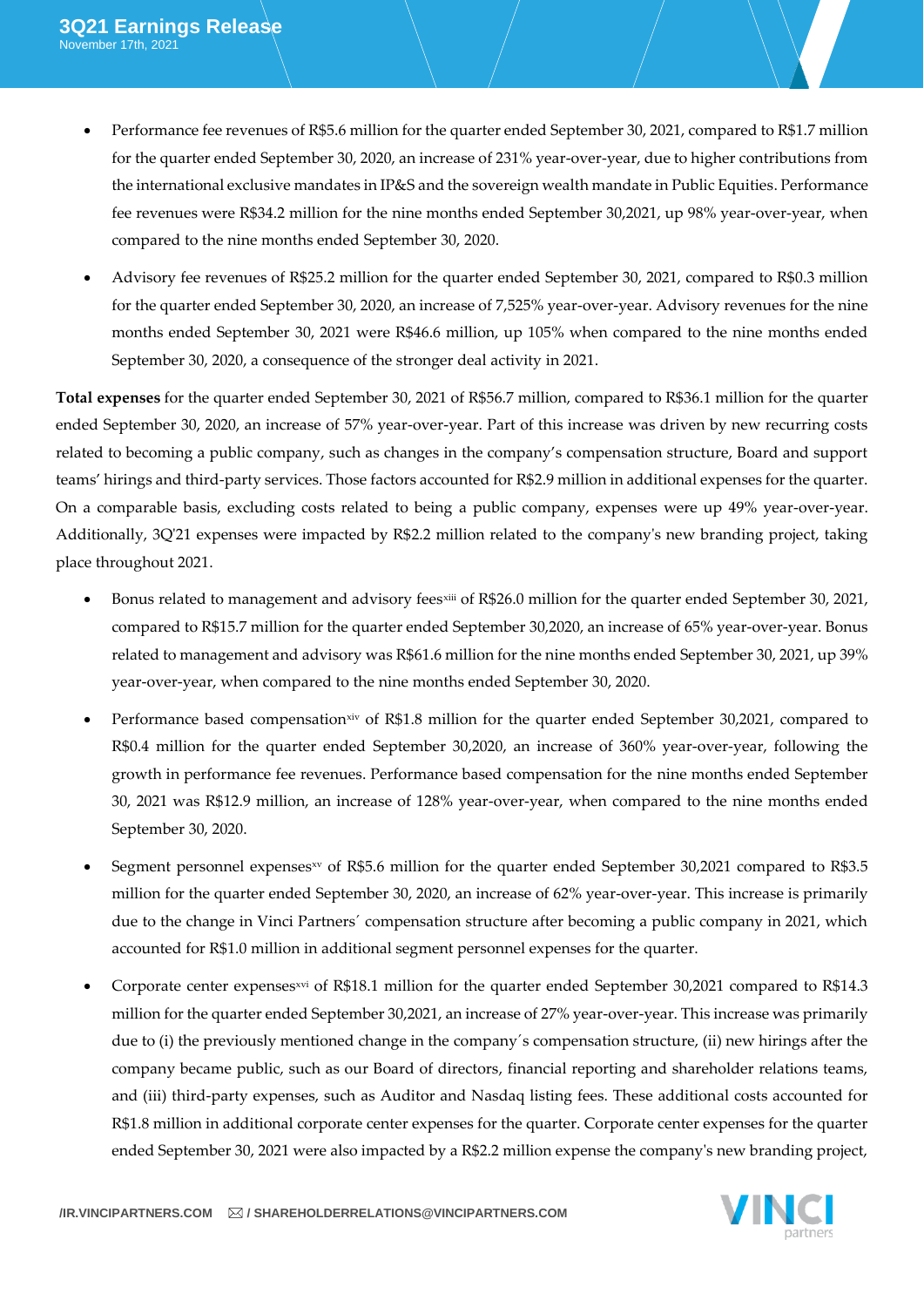taking place throughout 2021. Corporate center expenses for the nine months ended September 30, 2021 were R\$57.0 million, up 39% year-over-year, when compared to the nine months ended September 30, 2020.

Other general and administrative expenses *xvii* of R\$5.2 million for the quarter ended September 30, 2021, compared to R\$2.2 million for the quarter ended September 30, 2020, an increase of 140% year-over-year. Other G&A expenses for the nine months ended September 30, 2021 were R\$12.8 million, up 47% year-over-year, when compared to the nine months ended September 30, 2020.

**Operating Profit** of R\$66.9 million for the quarter ended September 30,2021, compared to R\$37.5 million for the quarter ended September 30, 2020, an increase of 78% year-over-year. Operating profit for the nine months ended September 30, 2021 was R\$189.8 million, up 51% year-over-year, when compared to the nine months ended September 30, 2020.

**GP Investment incomexviii ,** which is a result of the company's GP investments in its proprietary private market funds, was negative R\$0.3 million for the quarter ended September 30, 2021, due to mark to market valuation of funds listed in the Brazilian stock exchange, compared to a positive R\$0.5 million for the quarter ended September 30, 2020. GP Investment income for the nine months ended September 30, 2021 was negative R\$4.3 million compared to positive R\$2.9 million for the nine months ended September 30, 2020.

**Financial Income<sup>xix</sup>** of negative R\$0.3 million for the quarter ended September 30, 2021, compared to positive R\$0.5 million for the quarter ended September 30, 2020. Our liquid funds' portfolio underperformed the CDI quarterly return by 1.1 percentage point, due to the significant market volatility in the quarter. In addition, the portfolio's exposure to fixed rate bonds (35% of all cash allocations as of quarter end) suffered negative mark to market as interest rates begin their rising cycle in Brazil. Even with this impact, our liquid funds' portfolio outperformed the IMA-B $\infty$  index by 1.7 percentage point in the third quarter. Financial income for the nine months ended September 30, 2021 was R\$18.3 million, up 844% year-over-year, when compared to the nine months ended September 30, 2020, due to gains from our liquid funds' portfolio. We expect financial income to benefit from the recent increase in interest rates in the medium and long-term, as over 85% of our cash allocations are directed towards fixed income products. Proceeds from the IPO will continue to be gradually shifted from cash allocation into Private Market funds' GP commitments.

Leasing Expenses<sup>xi</sup> of R\$3.1 million for the quarter ended September 30, 2021, compared to R\$3.0 million for the quarter ended September 30, 2020, an increase of 2% year-over-year.

**Stock compensation plan expensesxxii** of R\$1.0 million for the quarter ended September 30,2021.

**Profit before income taxes** of R\$63.0 million for the quarter ended September 30, 2021, compared to R\$35.4 million for the quarter ended September 30, 2020, an increase of 78% year-over-year. Profit before income taxes for the nine months ended September 30, 2021 was R\$191.3 million, up 57% year-over-year, when compared to the nine months ended September 30, 2020.

**Income Taxesxxiii** of R\$11.4 million for the quarter ended September 30, 2021, which represented an effective tax rate for the quarter of 18%, compared to R\$9.7 million for the quarter ended September 30, 2020, which represented an effective tax rate of 23%.

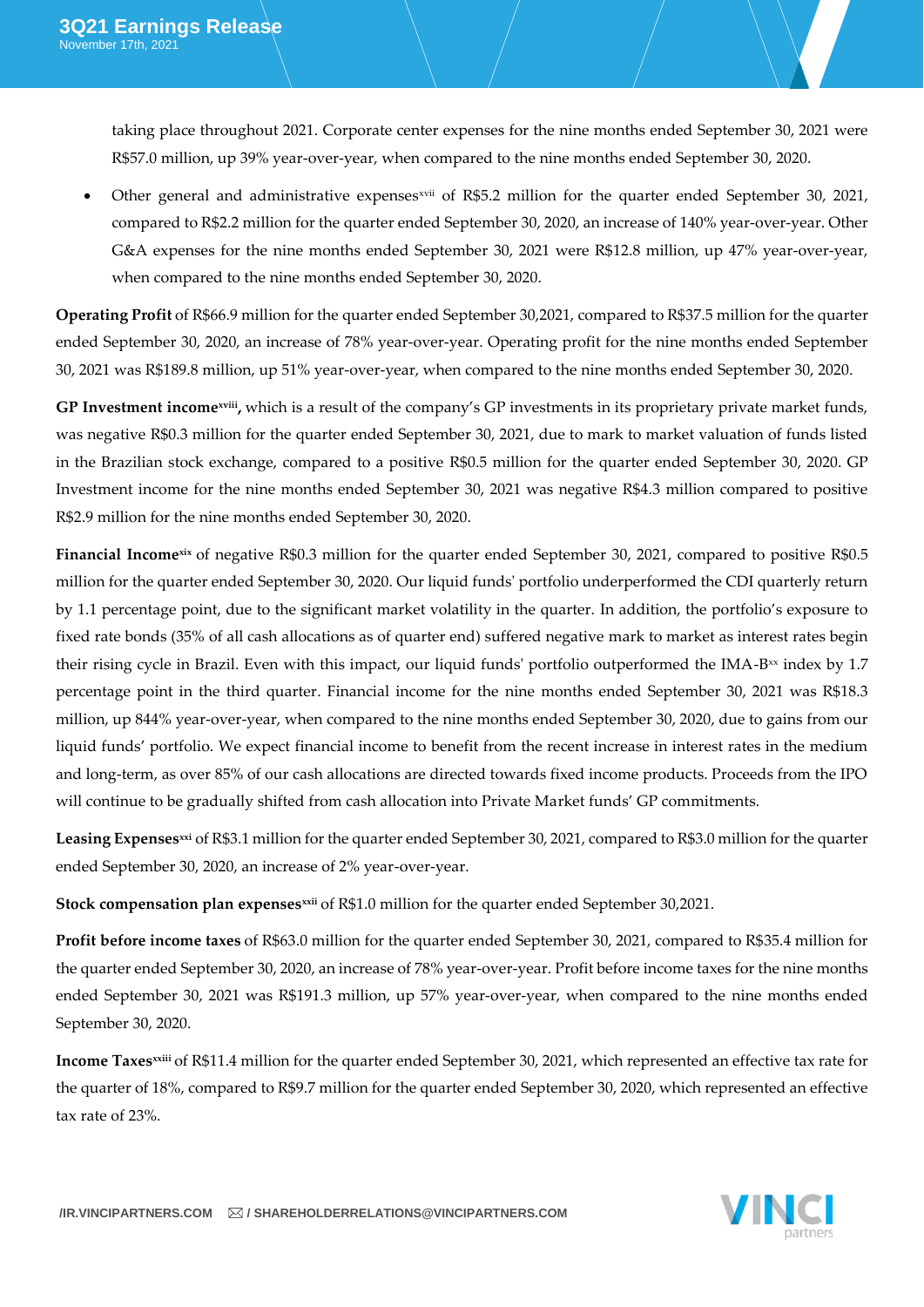**Net Income** of R\$51.6 million for the quarter ended September 30, 2021, compared to R\$25.7 million for the quarter ended September 30, 2020, an increase of 101% year-over-year. Net Income was R\$152.0 million for the nine months September 30, 2021, up 67% year-over-year, when compared to the nine months ended June 30, 2020.

## **Supplement Details**

### Assets Under Management (AUM) Rollforward – R\$ millions

|                                                                  | Private<br><b>Equity</b> | Public<br><b>Equities</b> | IP&S   | <b>Infrastructure</b> | <b>Real Estate</b> | Credit | Hedge<br><b>Funds</b> | <b>Total</b> |
|------------------------------------------------------------------|--------------------------|---------------------------|--------|-----------------------|--------------------|--------|-----------------------|--------------|
| <b>Beginning balance</b>                                         | 10,851                   | 10,861                    | 21,966 | 2,363                 | 5,087              | 2,461  | 3,263                 | 56,852       |
| (+/-) Capital Subscription /<br>(capital return) <sup>xxiv</sup> | (2)                      | $\boldsymbol{0}$          | 61     | 126                   | 355                | 98     | $\boldsymbol{0}$      | 638          |
| $(+/-)$ Net Inflow /<br>$(outflow)$ <sup>xxv</sup>               | $\mathbf{0}$             | 13                        | 1,853  | $\boldsymbol{0}$      | 107                | 223    | (167)                 | 2,029        |
| (+/-) Appreciation /<br>(depreciation) <sup>xxvi</sup>           | 112                      | (1,360)                   | (184)  | (22)                  | (138)              | 36     | (10)                  | (1,568)      |
| <b>Ending Balance</b>                                            | 10,962                   | 9,514                     | 23,695 | 2,466                 | 5,411              | 2,818  | 3,086                 | 57,952       |

*For the Three Months Ended September 30, 2021*

### *For the Twelve Months Ended September 30, 2021*

|                                                  | Private<br><b>Equity</b> | Public<br><b>Equities</b> | IP&S   | <b>Infrastructure</b> | <b>Real Estate</b> | Credit | Hedge<br>Funds | <b>Total</b> |
|--------------------------------------------------|--------------------------|---------------------------|--------|-----------------------|--------------------|--------|----------------|--------------|
| <b>Beginning balance</b>                         | 10,591                   | 12,759                    | 14,892 | 1,579                 | 4,274              | 2,205  | 2,379          | 48,679       |
| (+/-) Capital Subscription<br>/ (capital return) | 859                      | $\boldsymbol{0}$          | 61     | 773                   | 1,490              | 238    | $\mathbf{0}$   | 3,421        |
| $(+/-)$ Net<br>Inflow/(outflow)                  | $\mathbf{0}$             | (4,983)                   | 7,007  | $\boldsymbol{0}$      | 110                | 260    | 566            | 2,961        |
| (+/-) Appreciation /<br>(depreciation)           | (487)                    | 1,738                     | 1,735  | 114                   | (463)              | 114    | 141            | 2,891        |
| <b>Ending Balance</b>                            | 10,962                   | 9,514                     | 23,695 | 2,466                 | 5,411              | 2,818  | 3,086          | 57,952       |

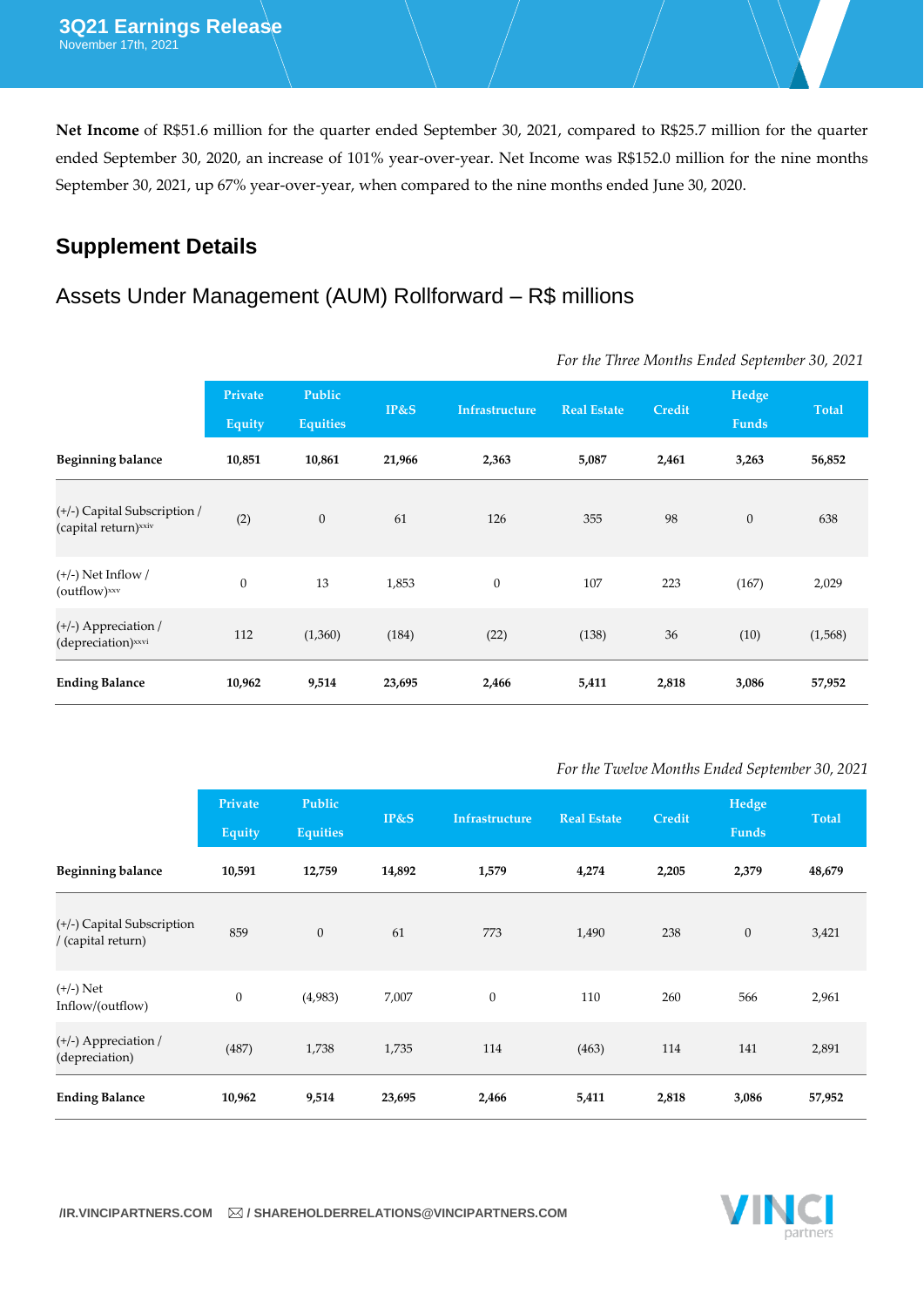# Fee Earning Assets Under Management (FEAUM) Rollforward – R\$ millions

|                                                     | Private<br><b>Equity</b> | Public<br><b>Equities</b> | IP&S   | <b>Infrastructure</b> | <b>Real Estate</b> | <b>Credit</b> | Hedge<br><b>Funds</b> | <b>Total</b> |
|-----------------------------------------------------|--------------------------|---------------------------|--------|-----------------------|--------------------|---------------|-----------------------|--------------|
| <b>Beginning balance</b>                            | 9,066                    | 10,765                    | 21,812 | 2,259                 | 5,087              | 2,461         | 3,200                 | 54,650       |
| (+/-) Capital<br>Subscription / (capital<br>return) | (2)                      | $\boldsymbol{0}$          | 61     | 126                   | 355                | 98            | $\boldsymbol{0}$      | 638          |
| $(+/-)$ Net<br>Inflow/(outflow)                     | $\boldsymbol{0}$         | 13                        | 1,853  | $\boldsymbol{0}$      | 107                | 223           | (167)                 | 2,029        |
| $(+/-)$ Appreciation /<br>(depreciation)            | 25                       | (1, 336)                  | (185)  | (22)                  | (138)              | 36            | (11)                  | (1,632)      |
| <b>Ending Balance</b>                               | 9,089                    | 9,443                     | 23,540 | 2,363                 | 5,411              | 2,818         | 3,023                 | 55,686       |

### *For the Three Months Ended September 30, 2021*

### *For the Twelve Months Ended September 30, 2021*

|                                                  | Private<br><b>Equity</b> | Public<br><b>Equities</b> | IP&S   | <b>Infrastructure</b> | <b>Real Estate</b> | <b>Credit</b> | Hedge<br>Funds   | <b>Total</b> |
|--------------------------------------------------|--------------------------|---------------------------|--------|-----------------------|--------------------|---------------|------------------|--------------|
| <b>Beginning balance</b>                         | 8,568                    | 12,686                    | 14,426 | 1,495                 | 4,274              | 2,205         | 2,318            | 45,972       |
| (+/-) Capital Subscription<br>/ (capital return) | 859                      | $\boldsymbol{0}$          | 61     | 773                   | 1,489              | 238           | $\boldsymbol{0}$ | 3,421        |
| $(+/-)$ Net<br>Inflow/(outflow)                  | $\boldsymbol{0}$         | (4,978)                   | 7,021  | $\mathbf{0}$          | 110                | 260           | 566              | 2,979        |
| (+/-) Appreciation /<br>(depreciation)           | (338)                    | 1,734                     | 2,033  | 94                    | (463)              | 114           | 139              | 3,314        |
| <b>Ending Balance</b>                            | 9,089                    | 9,443                     | 23,540 | 2,363                 | 5,411              | 2,818         | 3,023            | 55,686       |

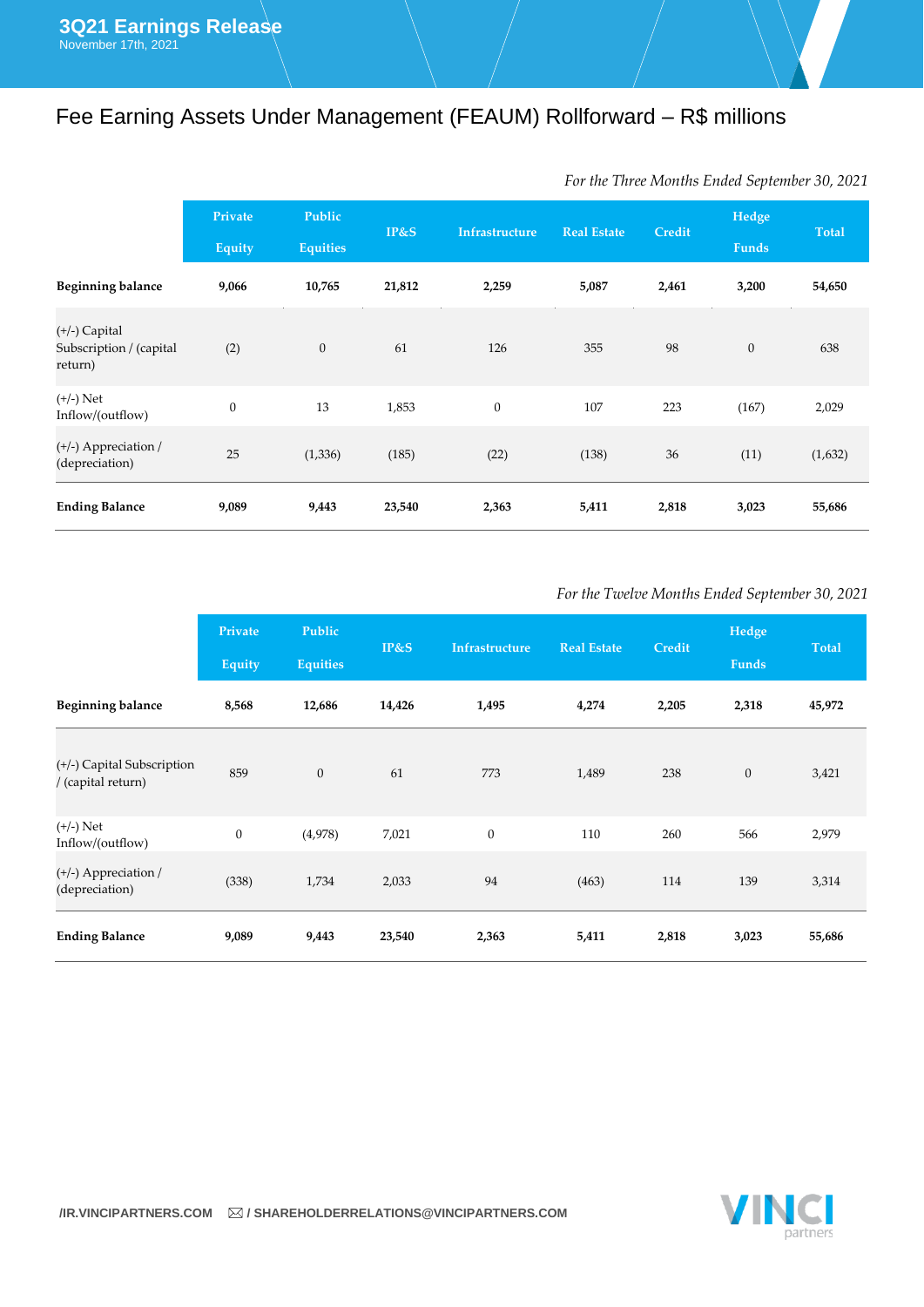# Investment Records – IP&S, Liquid Strategies, Credit and Listed REIT

| Fund                                                      | Segment                             | <b>NAVxxvii</b> (R\$<br>millions) | 3Q21     | <b>YTD</b> | 12 M     | 24 M                     | <b>Market</b><br>Comparison                | <b>Index Rate</b>       |
|-----------------------------------------------------------|-------------------------------------|-----------------------------------|----------|------------|----------|--------------------------|--------------------------------------------|-------------------------|
| Vinci Multiestratégia FIM                                 | Hedge Funds                         | 928.7                             | 0.8%     | 1.2%       | 1.9%     | 6.2%                     | CDIxxviii                                  | <b>CDI</b>              |
| Atlas Strategy <sup>xxix</sup>                            | Hedge Funds                         | 635.7                             | $-3.7%$  | $-4.0%$    | $-3.1%$  | 7.5%                     | <b>CDI</b>                                 | <b>CDI</b>              |
| Vinci Total Return                                        | Hedge Funds                         | 221.0                             | $-7.2\%$ | 15.9%      | 31.3%    |                          | $IPCA$ <sup>xxx</sup> + Yield<br>IMA-Bxxxi | $IPCA + Yield$<br>IMA-B |
| Mosaico Strategy <sup>xxxii</sup>                         | <b>Public Equities</b>              | 1,627.6                           | $-11.4%$ | $-8.2\%$   | 11.2%    | 13.2%                    | <b>IBOV</b> xxiii                          | <b>IBOV</b>             |
| Vinci Gas Dividendos FIA                                  | <b>Public Equities</b>              | 619.1                             | $-11.3%$ | $-8.9\%$   | 13.7%    | 7.7%                     | <b>IBOV</b>                                | <b>IBOV</b>             |
| Vinci Valorem FIM                                         | IP&S                                | 2,889.6                           | 1.9%     | 3.3%       | 5.5%     | 13.2%                    | $IMA-B5$                                   | IMA-B <sub>5</sub>      |
| Equilibrio Strategyxxxiv                                  | IP&S                                | 2,070.7                           | 1.4%     | 3.3%       | 6.5%     | 10.8%                    | <b>IPCA</b>                                |                         |
| Vinci Selection Equities FIA                              | IP&S                                | 590.8                             | $-11.4%$ | $-5.6%$    | 11.8%    | 15.2%                    | <b>IBOV</b>                                | <b>IBOV</b>             |
| Vinci Crédito Imobiliário I                               | Credit                              | 304.4                             | 0.3%     | 1.1%       | 3.6%     | 12.3%                    | <b>IPCA</b>                                | IPCA +7.785%            |
| Vinci Crédito Imobiliário II                              | Credit                              | 380.1                             | $-0.7%$  | $-1.4%$    | 4.9%     | $\overline{\phantom{a}}$ | <b>IPCA</b>                                | IPCA+ $6\%$             |
| Vinci Crédito Estruturado<br>Multiestrategia Plus FIC FIM | Credit                              | 71.3                              | 2.0%     | 4.8%       | 5.9%     | 11.2%                    | <b>CDI</b>                                 | <b>CDI</b>              |
| Vinci Energia Sustentável                                 | Credit                              | 590.9                             | $-0.3%$  | 0.6%       | 8.5%     | 13.7%                    | <b>IPCA</b>                                | $IPCA + 6%$             |
| VISC11                                                    | <b>Real Estate</b><br>(listed REIT) | 1,455.9                           | $-2.6%$  | $-8.0\%$   | $-1.9%$  | $-7.5%$                  | <b>IFIX</b> xxxv                           | $IPCA + 6\%$            |
| VILG11                                                    | Real Estate<br>(listed REIT)        | 1,574.3                           | $-1.5%$  | $-12.0\%$  | $-13.8%$ | 8.9%                     | <b>IFIX</b>                                | $IPCA + 6\%$            |
| VINO11                                                    | <b>Real Estate</b><br>(listed REIT) | 760.9                             | 4.6%     | 2.7%       | 11.4%    |                          | <b>IFIX</b>                                | $IPCA + 6%$             |
| <b>VIFI11</b>                                             | <b>Real Estate</b><br>(listed REIT) | 210.3                             | $-8.7\%$ | $-16.0\%$  | $-15.2%$ | $\overline{\phantom{a}}$ | <b>IFIX</b>                                | <b>IFIX</b>             |
| VIUR11                                                    | Real Estate<br>(listed REIT)        | 225.0                             | $-5.6%$  | $-14.0\%$  |          |                          | <b>IFIX</b>                                | $IPCA + 6%$             |
| VIGT11                                                    | Infrastructure<br>(listed)          | 672.3                             | $-1.0%$  | $-15.1%$   | $-18.5%$ |                          |                                            |                         |

| <b>Benchmark</b>   | 3Q21     | <b>YTD</b> | 12 M    | 24 M    |
|--------------------|----------|------------|---------|---------|
| <b>IBOV</b>        | $-12.5%$ | $-6.8\%$   | 17.3%   | $6.0\%$ |
| <b>CDI</b>         | 1.2%     | 2.5%       | $3.0\%$ | 6.7%    |
| IMA-B 5            | 1.2%     | 2.5%       | 5.9%    | 13.6%   |
| IPCA + Yield IMA-B | $3.2\%$  | 9.5%       | 13.2%   | 19.4%   |
| <b>IPCA</b>        | 3.1%     | $6.9\%$    | 10.2%   | 13.7%   |
| <b>IFIX</b>        | $-1.4%$  | $-5.4\%$   | $-2.8%$ | 1.2%    |

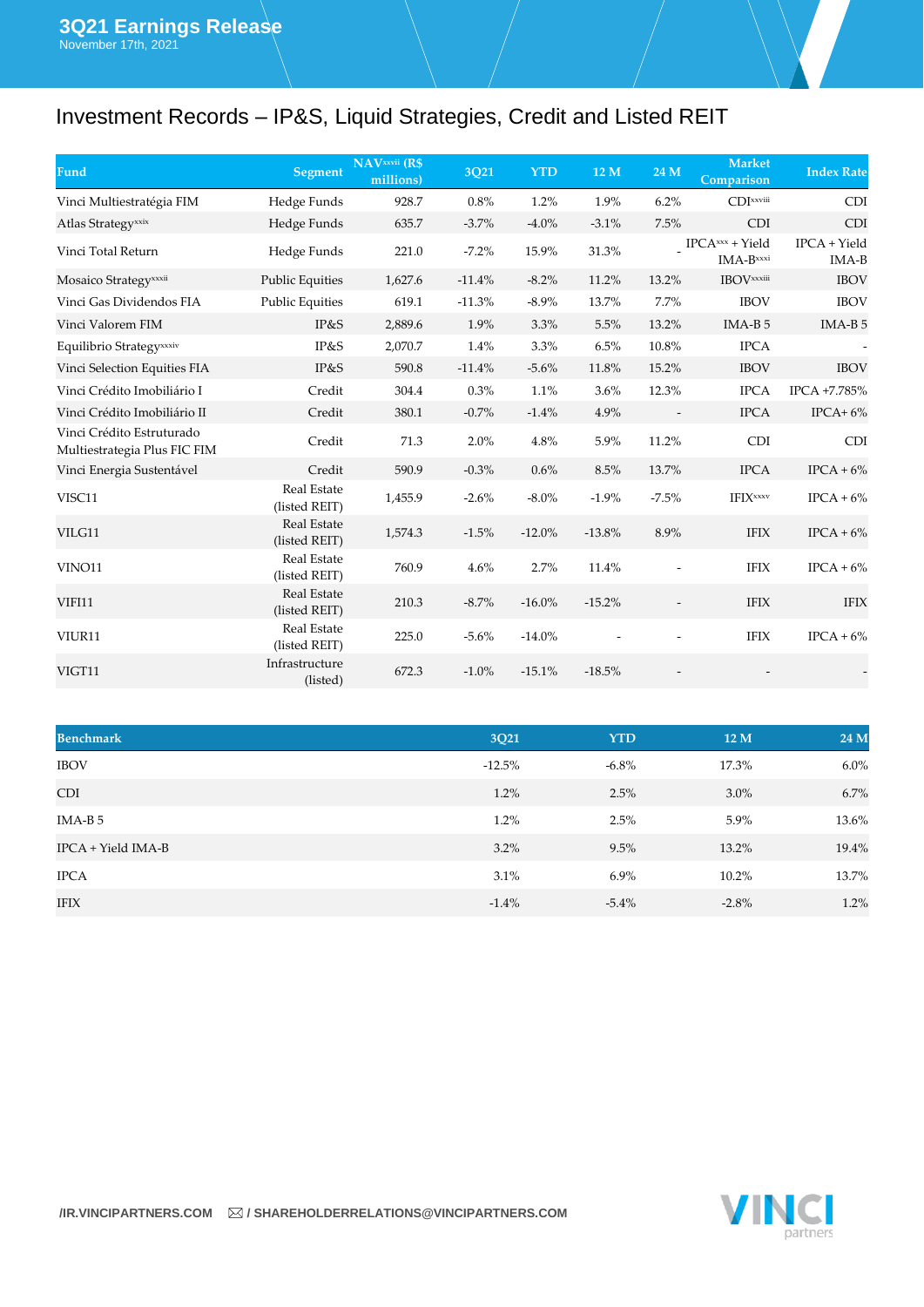# Investment Records - Closed End Private Markets funds<sup>xxxvi</sup>

| Fund                      | <b>Segment</b>     | Vintage<br>year          | Committed<br>Capital | <b>Invested</b><br>Capital | <b>Realized or</b>           | <b>Unrealized</b> | <b>Total</b> | <b>Gross</b><br>Value MOICxxxvii | <b>Gross</b><br><b>MOICIRR</b> xxviii | <b>Gross</b>   | <b>Gross</b><br><b>IRR</b> |
|---------------------------|--------------------|--------------------------|----------------------|----------------------------|------------------------------|-------------------|--------------|----------------------------------|---------------------------------------|----------------|----------------------------|
|                           |                    |                          |                      |                            | Partially<br><b>Realized</b> |                   |              |                                  |                                       |                |                            |
|                           |                    |                          | (R\$mm)              | (R5mm)                     | (R\$mm)                      | $(R$mm)$ $(R$mm)$ |              | (BRL)                            | (USD)                                 |                | (BRL) (USD)                |
| Fund 1                    | Private Equity     | 2004                     | 1,415                | 1,206                      | 5,058                        | 276.4             | 5,334        | 4.4x                             | 4.1x                                  | 71.5%          | 77.2%                      |
| VCP II                    | Private Equity     | 2011                     | 2,200                | 1,805                      | 1,959                        | 2,596             | 4,555        | 2.5x                             |                                       | $1.3x$ $14.5%$ | 3.5%                       |
| VCP III                   | Private Equity     | 2018                     | 4,000                | 1,080                      | 18.90                        | 1,799             | 1,818        | 1.7x                             | 1.5x                                  | 51.2%          | 36.1%                      |
| <b>VCP Strategyxxxix</b>  | Private Equity     |                          | 7,615                | 4,091                      | 7,035                        | 4,672             | 11,707       | 2.9x                             | 2.3x                                  | 64.9%          | 70.3%                      |
| <b>NE</b><br>Empreendedor | Private Equity     | 2003                     | 36                   | 13                         | 26                           | $\mathbf{0}$      | 26           | 2.1x                             | 2.6x                                  | 22.0%          | 30.5%                      |
| Nordeste III              | Private Equity     | 2017                     | 240                  | 134                        | 65                           | 132               | 197          | 1.5x                             | 1.2x                                  | 21.3%          | 11.0%                      |
| VIR IV                    | Private Equity     | 2020                     | 1,000                | 61                         | $\boldsymbol{0}$             | 62                | 62           | 1.0x                             | 1.1x                                  | $5.6\%$        | 24.2%                      |
| <b>VIR Strategy</b>       | Private Equity     |                          | 1,276                | 208                        | 91                           | 194               | 285          | 1.4x                             | 1.4x                                  | 21.6%          | 28.4%                      |
| FIP Transmissão           | Infrastructure     | 2017                     | 211                  | 104                        | 117                          | 261               | 377          | 3.6x                             | 2.8x                                  | 78.5%          | 59.7%                      |
| <b>VIAS</b>               | Infrastructure     | $\overline{\phantom{a}}$ | 384                  | $\overline{\phantom{a}}$   | $\overline{\phantom{a}}$     |                   |              |                                  |                                       |                |                            |
| <b>VFDL</b>               | <b>Real Estate</b> | 2021                     | 381                  |                            |                              |                   |              |                                  |                                       |                |                            |

### Shareholder Dividends

| (\$ in thousands)                           | 1H <sub>21</sub>   | 3Q'21             |
|---------------------------------------------|--------------------|-------------------|
| Distributable Earnings (R\$)                | 101,976            | 61,743            |
| Distributable Earnings (US\$) <sup>x1</sup> | 19,397             | 11,377            |
| DE per Common Share (US\$) <sup>xli</sup>   | 0.34               | 0.20              |
| Actual Dividend per Common Sharexlii        | 0.30               | 0.16              |
| Record Date                                 | September 01, 2021 | December 01, 2021 |
| Payable Date                                | September 16, 2021 | December 16, 2021 |

Vinci Partners' generated R\$1.09 or US\$0.20 of Distributable Earnings per common share for the third quarter of 2021.

The company declared a quarterly dividend of US\$0.16 per common share to record holders as of December 01, 2021; payable on December 16, 2021.

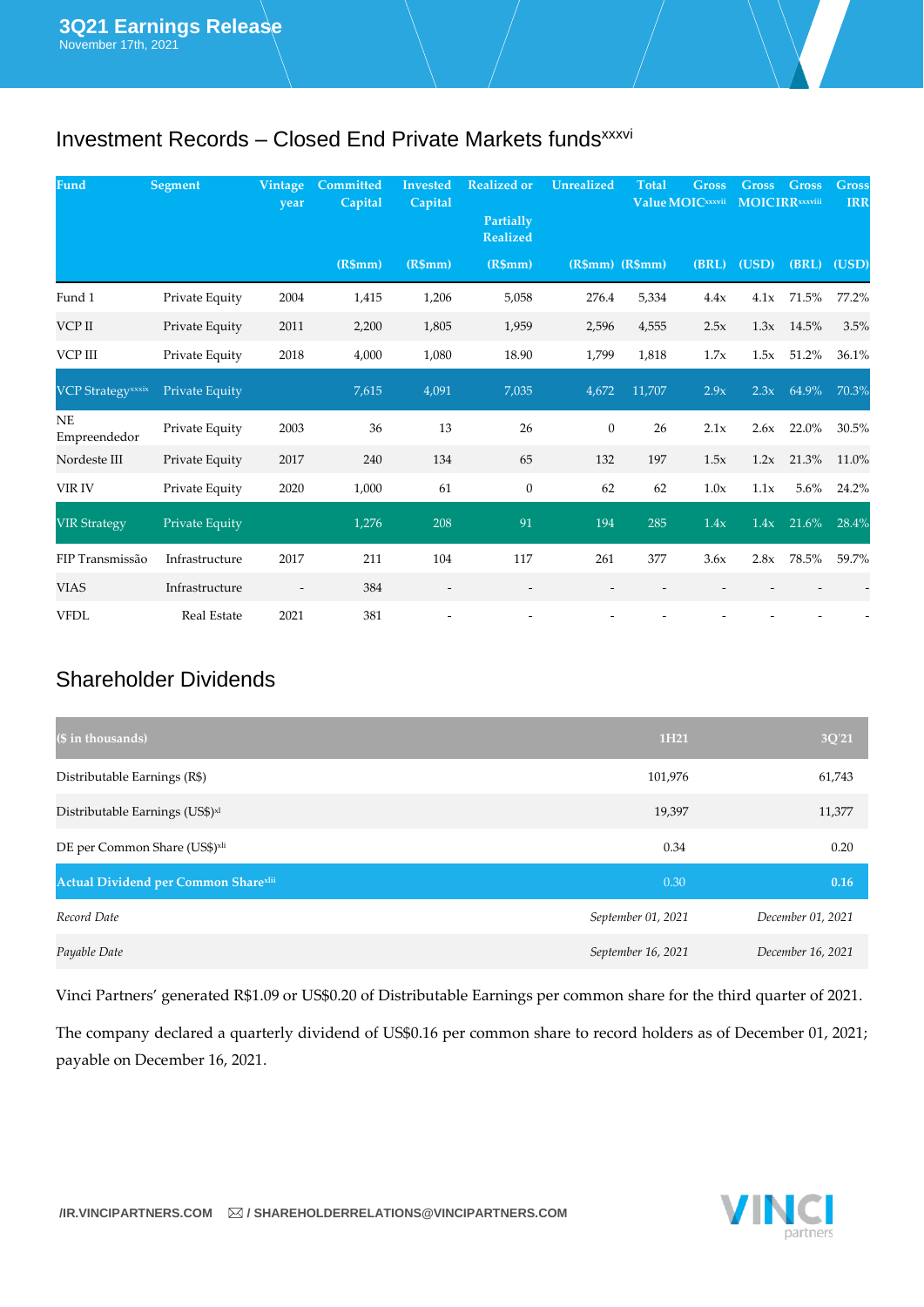# Share Summary

| <b>VINP Shares</b>          | 4Q'20 (Pre IPO) | 1Q'21      | 2Q'21      | 3Q'21      |
|-----------------------------|-----------------|------------|------------|------------|
| Class B                     | 14,466,239      | 14,466,239 | 14,466,239 | 14,466,239 |
| Class A - Partnership Units | 27,175,861      | 27,175,861 | 27,175,861 | 27,175,861 |
| Class A - Public Float      | N/A             | 15,271,488 | 15,094,833 | 14,921,318 |
| <b>Common Shares</b>        | 41,642,100      | 56,913,588 | 56,736,933 | 56,563,418 |

Common Shares Outstanding as of quarter end of 56,563,418 shares.

- Repurchased 173,515 common shares in the quarter, with an average share price of US\$13.8.
- Available authorization remaining was R\$59.2 million at September 30,2021.

### GP Commitment in Private Market funds

| (R\$ millions,<br>unless mentioned)<br>Fund                  | <b>Segment</b> | 3Q'21<br><b>Commitments</b> | <b>Total Capital</b><br><b>Commitments</b> | 3Q'21<br>Capital<br>Called | <b>Total</b><br>Capital<br>Called | Capital<br>Returned/<br><b>Dividends</b><br>Payed<br>(3Q'21) | Accumulated<br>Capital<br>Returned/<br><b>Dividends</b><br>Payed | <b>Fair value of</b><br>investments |
|--------------------------------------------------------------|----------------|-----------------------------|--------------------------------------------|----------------------------|-----------------------------------|--------------------------------------------------------------|------------------------------------------------------------------|-------------------------------------|
| Nordeste III                                                 | Private Equity | 0.0                         | 5.0                                        | $0.0\,$                    | 3.1                               | 0.0                                                          | 1.3                                                              | 2.6                                 |
| VCP III                                                      | Private Equity | 0.0                         | 3.1                                        | 0.3                        | 1.1                               | 0.0                                                          | 0.0                                                              | 1.3                                 |
| VIR IV                                                       | Private Equity | 0.0                         | 11.1                                       | $0.0\,$                    | 1.3                               | 0.0                                                          | 0.0                                                              | 1.2                                 |
| FIP Infra<br>Transmissão<br>(co-investment) <sup>xliii</sup> | Infrastructure | 0.0                         | 29.5                                       | 0.0                        | 8.9                               | 0.0                                                          | 9.2                                                              | 23.6                                |
| FIP Infra<br>Transmissãoxliv                                 | Infrastructure | 0.0                         | 10.5                                       | $0.0\,$                    | 3.4                               | 0.0                                                          | 3.3                                                              | 6.8                                 |
| <b>VIAS</b>                                                  | Infrastructure | 0.0                         | 50.0                                       | 1.3                        | 1.3                               | 0.0                                                          | 0.0                                                              | 1.2                                 |
| <b>VFDL</b>                                                  | Real Estate    | 0.0                         | 70.0                                       | $7.0\,$                    | 14.0                              | 0.0                                                          | 0.0                                                              | 13.4                                |
| <b>VIUR</b>                                                  | Real Estate    | $1.1\,$                     | 68.0                                       | 1.1                        | 68.0                              | 1.8                                                          | 2.2                                                              | 56.7                                |
| <b>VCS</b>                                                   | Credit         | 30.0                        | 50.0                                       | 30.0                       | 50.0                              | 0.0                                                          | 0.0                                                              | 51.5                                |
| <b>VSP</b>                                                   | IP&S           | 5.0                         | 5.0                                        | 0.0                        | 0.0                               | 0.0                                                          | 0.0                                                              | 0.0                                 |
| <b>Total</b>                                                 |                | 36.1                        | 302.2                                      | 39.6                       | 151.0                             | $1.8\,$                                                      | 16.0                                                             | 158.4                               |



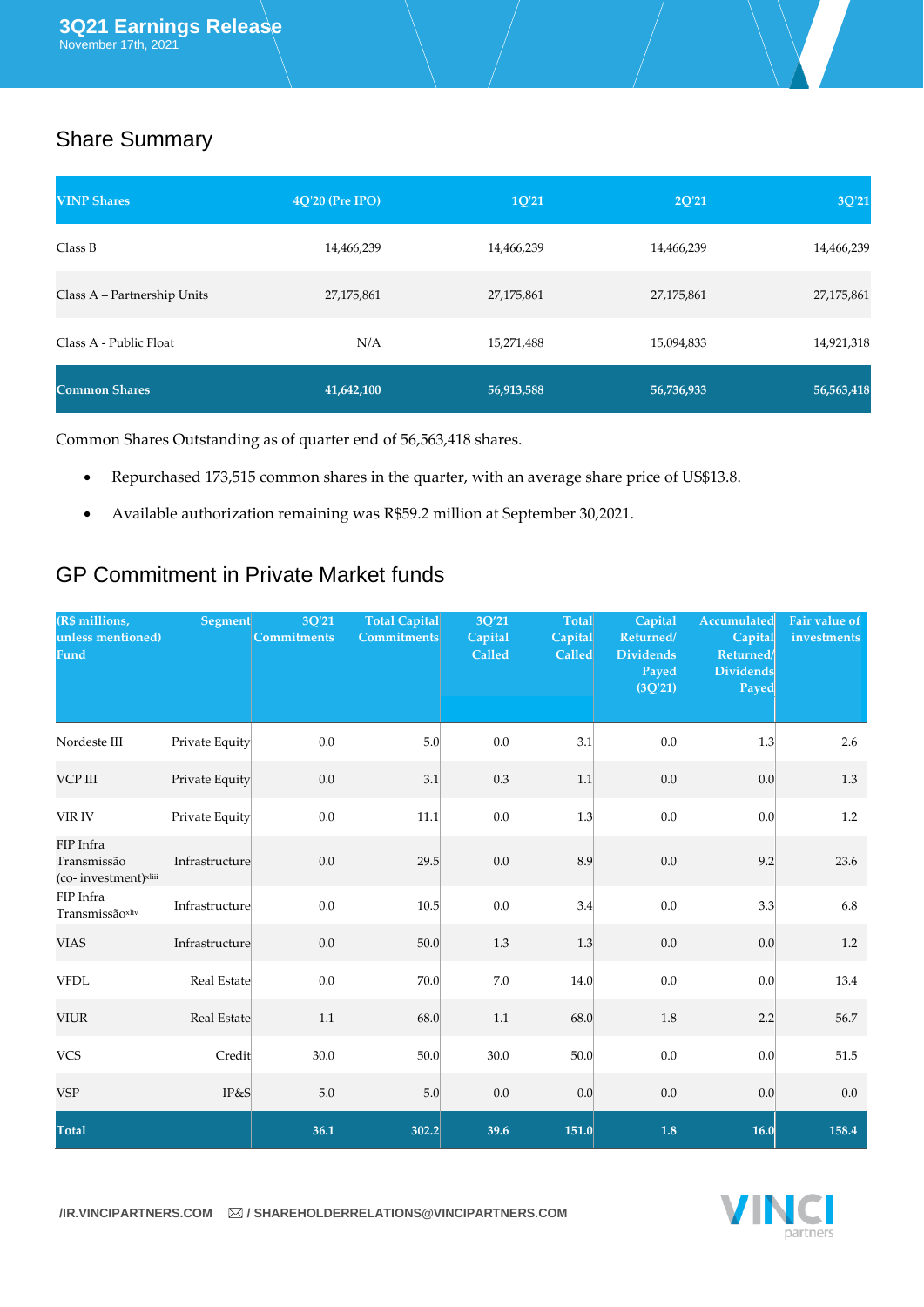# **Reconciliation and Disclosures**

# Non-GAAP Reconciliation

| (R\$ thousands, unless mentioned)                                                                              | 3O'20            | 3O'21              | 3O'20 YTD        | <b>3O'21 YTD</b>   |
|----------------------------------------------------------------------------------------------------------------|------------------|--------------------|------------------|--------------------|
| <b>OPERATING PROFIT</b>                                                                                        | 37,494           | 66,924             |                  | 189,781            |
| (-) Net revenue from realized performance fees                                                                 |                  |                    | 125,383          |                    |
|                                                                                                                | (3,375)<br>1,678 | (12, 646)<br>7,036 | (12, 212)        | (31, 734)          |
| (-) Net revenue from unrealized performance fees<br>(+) Compensation allocated in relation to performance fees | 391              | 1,798              | (5,046)<br>5,661 | (2, 451)<br>12,907 |
| FEE RELATED EARNINGS (FRE)                                                                                     | 36,188           | 63,112             | 113,786          | 168,503            |
|                                                                                                                |                  |                    |                  |                    |
| <b>OPERATING PROFIT</b>                                                                                        | 37,494           | 66,924             | 125,383          | 189,781            |
| (-) Net revenue from management fees                                                                           | (71, 517)        | (92, 855)          | (195, 241)       | (269, 476)         |
| (-) Net revenue from advisory                                                                                  | (330)            | (25, 163)          | (22,781)         | (46, 607)          |
| (+) Bonus related to management and advisory                                                                   | 15,740           | 25,994             | 44,337           | 61,602             |
| (+) Personnel expenses                                                                                         | 3,456            | 5,600              | 10,296           | 16,225             |
| (+) Other general and administrative expenses                                                                  | 2,152            | 5,163              | 8,686            | 12,795             |
| (+) Corporate center expenses                                                                                  | 14,312           | 18,149             | 40,918           | 56,957             |
| PERFORMANCE RELATED EARNINGS (PRE)                                                                             | 1,306            | 3,812              | 11,597           | 21,278             |
| <b>OPERATING PROFIT</b>                                                                                        | 37,494           | 66,924             | 125,383          | 189,781            |
| (-) Net revenue from unrealized performance fees                                                               | 1,678            | 7,036              | (5,046)          | (2, 451)           |
| (+) Compensation allocated in relation to unrealized performance fees                                          | (609)            | (2,258)            | 1,833            | 872                |
| (+) Realized gain from GP investment income                                                                    | (9)              | 1,421              | 30               | 1,878              |
| <b>SEGMENT DISTRIBUTABLE EARNINGS</b>                                                                          | 38,554           | 73,123             | 122,200          | 190,081            |
|                                                                                                                |                  |                    |                  |                    |
| <b>NET INCOME</b>                                                                                              | 25,736           | 51,603             | 91,281           | 152,022            |
| (-) Net revenue from unrealized performance fees                                                               | 1,678            | 7,036              | (5,046)          | (2, 451)           |
| (+) Income tax from unrealized performance fees                                                                | (193)            | 110                | 582              | 283                |
| (+) Compensation allocated in relation to unrealized performance fees                                          | (609)            | (2,258)            | 1,833            | 872                |
| (-) Unrealized gain from GP investment income                                                                  | (479)            | 1,711              | (2,856)          | 6,213              |
| (+) Income tax on unrealized gain from GP investment income                                                    | 163              | 1,179              | 971              | 757                |
| (-) Unrealized gain from financial income                                                                      | (442)            | 641                | 77               | 875                |
| (+) Income tax on unrealized gain from financial income                                                        | 150              | (218)              | (26)             | (298)              |
| (+) Depreciation and amortization                                                                              |                  | 925                |                  | 2,790              |
| (+) Stock compensation plan                                                                                    |                  | 1,014              |                  | 2,656              |
| <b>DISTRIBUTABLE EARNINGS</b>                                                                                  | 26,004           | 61,743             | 86,816           | 163,719            |
| TOTAL NET REVENUE FROM SERVICES RENDERED                                                                       | 73,544           | 123,628            | 235,280          | 350,268            |
| (-) Net revenue from realized performance fees                                                                 | (3,375)          | (12,646)           | (12,212)         | (31, 734)          |
| (-) Net revenue from unrealized performance fees                                                               | 1,678            | 7,036              | (5,046)          | (2, 451)           |
| NET REVENUE FROM MANAGEMENT FEES AND ADVISORY                                                                  | 71,847           | 118,018            | 218,022          | 316,083            |

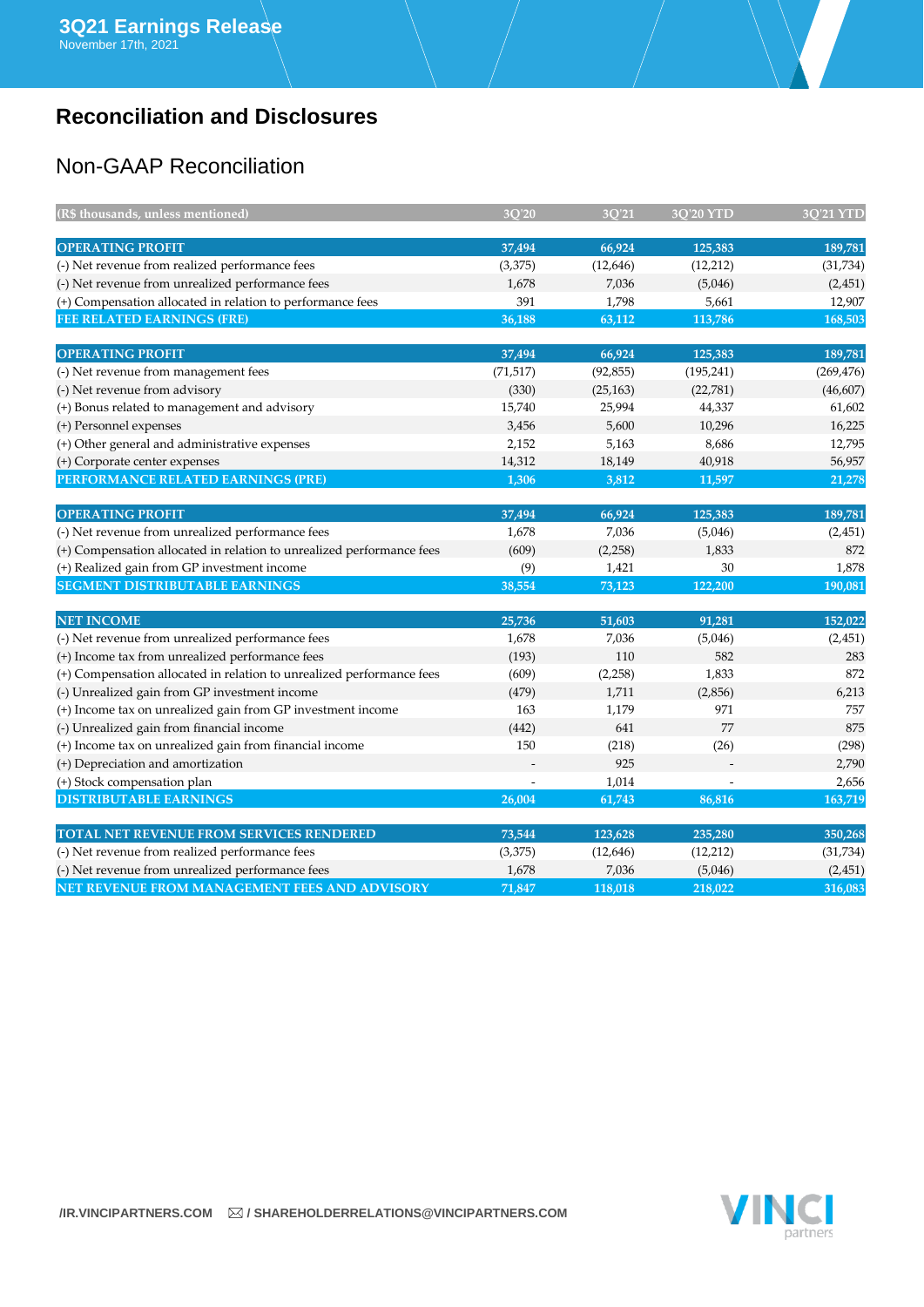### Effective Tax Rate Reconciliation

| (R\$ thousands, unless mentioned)                                               | 3Q'20     | 3Q'21     |
|---------------------------------------------------------------------------------|-----------|-----------|
| Profit (loss) before income taxes, including Dividends to partners              | 35,389    | 63,004    |
| (+) Dividends to Partners, related to management, advisory and performance fees | 7,301     |           |
| Profit (loss) before income taxes, not-including Dividends to partners          | 42,690    | 63,004    |
| Combined statutory income taxes rate - %                                        | 34%       | 34%       |
| Income tax benefit (Expense) at statutory rates                                 | (14, 515) | (21, 422) |
| Reconciliation adjustments:                                                     |           |           |
| Expenses not deductible                                                         | 263       | (6)       |
| Tax benefits                                                                    |           | 333       |
| Share based payments                                                            |           | (103)     |
| Effect of presumed profit of subsidiariesxlv                                    | 4,826     | 9,859     |
| Other additions (exclusions), net                                               | (227)     | (62)      |
| Income taxes expenses                                                           | (9,653)   | (11, 401) |
| Current                                                                         | (11, 775) | (13,619)  |
| Deferred                                                                        | 2,122     | 2,218     |
| <b>Effective tax rate</b>                                                       | 23%       | 18%       |

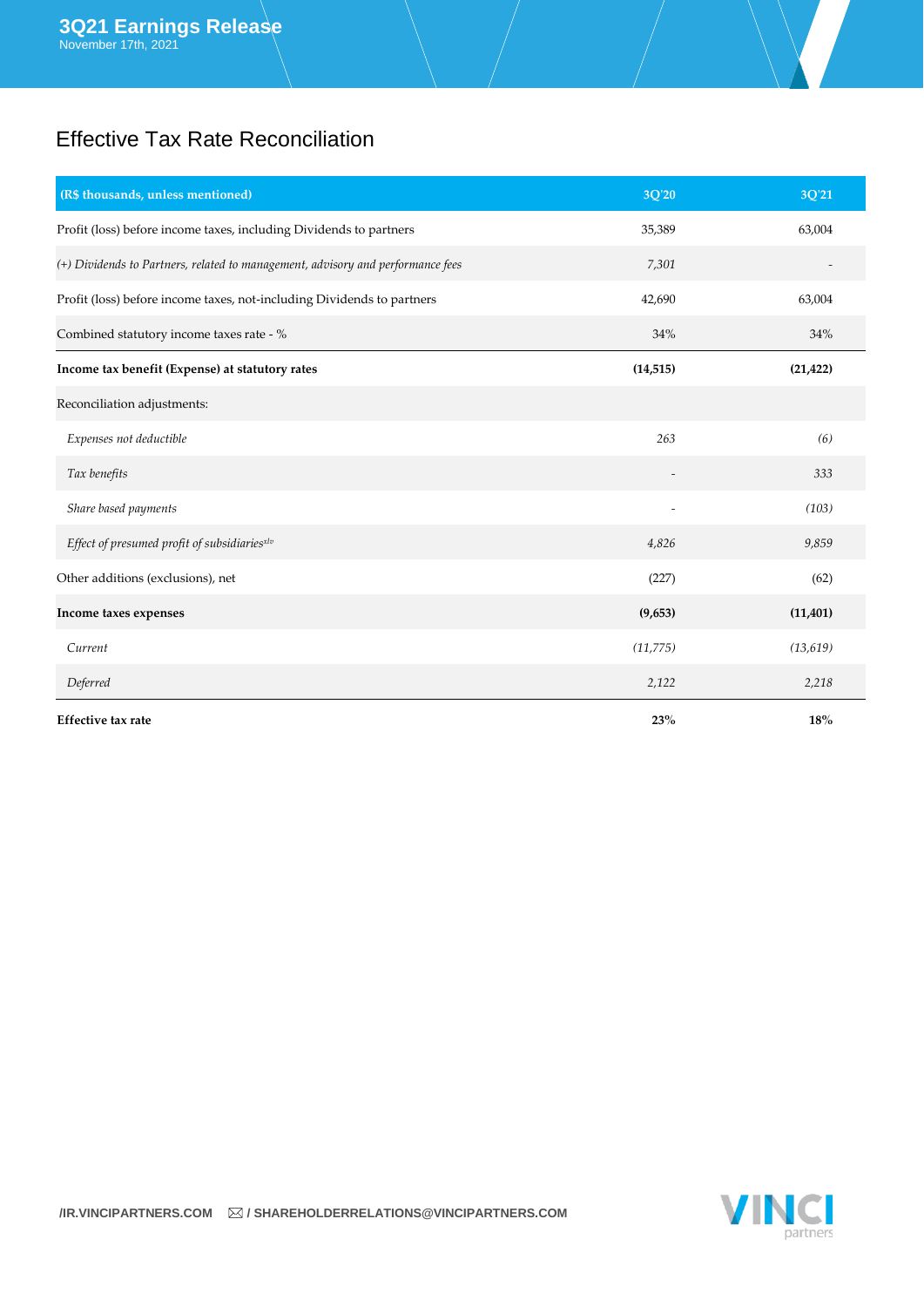# Balance Sheet Results

| <b>Assets</b>                                              | 12/31/2020 | 9/30/2021 |
|------------------------------------------------------------|------------|-----------|
| <b>Current assets</b>                                      |            |           |
| Cash and cash equivalents                                  | 83,449     | 105,499   |
| Cash and bank deposits                                     | 13,096     | 26,218    |
| Financial instruments at fair value through profit or loss | 70,353     | 79,281    |
| Financial instruments at fair value through profit or loss | 8,253      | 1,361,674 |
| Trade receivables                                          | 47,978     | 47,165    |
| Sub-leases receivable                                      | 2,963      | 801       |
| Taxes recoverable                                          | 1,153      | 666       |
| Other assets                                               | 12,383     | 10,810    |
| Total current assets                                       | 156,179    | 1,526,615 |
|                                                            |            |           |
| Non-current assets                                         |            |           |
| Financial instruments at fair value through profit or loss | 31,596     | 10,707    |
| Trade receivables                                          | 27,545     | 30,143    |
| Sub-leases receivable                                      |            |           |
| Taxes recoverable                                          | 134        | 79        |
| Deferred taxes                                             | 4,568      | 4,401     |
| Other receivables                                          | 1,540      | 2,825     |
|                                                            | 65,383     | 48,155    |
|                                                            |            |           |
| Property and equipment                                     | 15,043     | 15,040    |
| Right of use - Leases                                      | 90,478     | 84,534    |
| Intangible assets                                          | 1,441      | 1,025     |
| Total non-current assets                                   | 172,345    | 148,754   |

| TOTAL | 328,524 | .,675,369 |
|-------|---------|-----------|

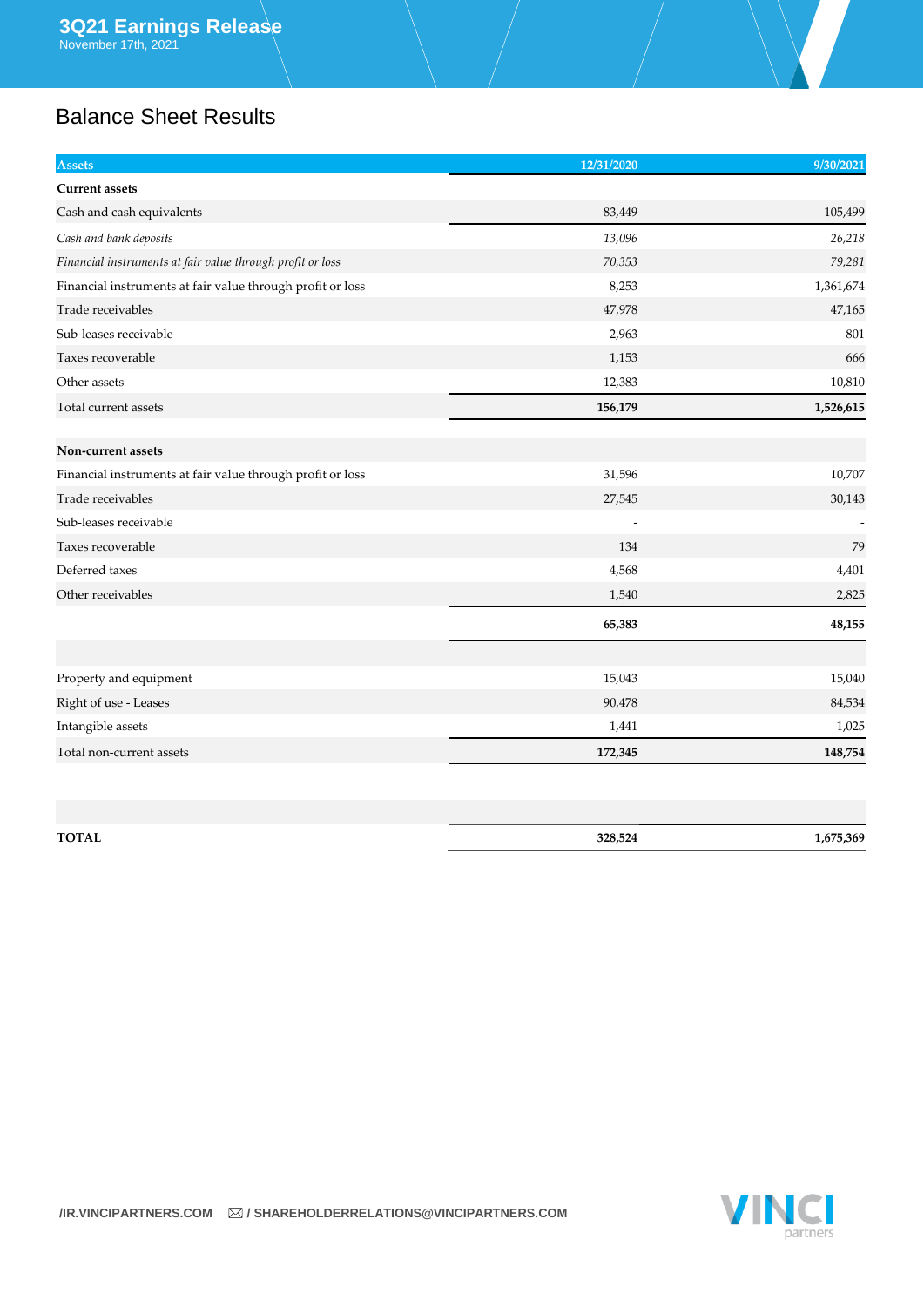### **3Q21 Earnings Release**

November 17th, 2021

| Liabilities and equity                                  | 12/31/2020 | 9/30/2021 |
|---------------------------------------------------------|------------|-----------|
| <b>Current liabilities</b>                              |            |           |
| Trade payables                                          | 1,039      | 459       |
| Deferred Revenue                                        |            | 18,512    |
| Leases                                                  | 19,828     | 20,552    |
| Accounts payable                                        | 125,795    | 10,719    |
| Labor and social security obligations                   | 40,724     | 82,629    |
| Taxes and contributions payable                         | 22,878     | 22,069    |
| Total current liabilities                               | 210,264    | 154,940   |
| Non-current liabilities                                 |            |           |
| Accounts payable                                        | 33         | 33        |
| Leases                                                  | 86,371     | 80,281    |
| Deferred taxes                                          | 12,620     | 7,385     |
|                                                         | 99,024     | 87,699    |
|                                                         |            |           |
| Equity                                                  |            |           |
| Share capital                                           | 8,730      | 15        |
| Additional paid-in capital                              |            | 1,382,038 |
| Treasury shares                                         |            | (25, 802) |
| Retained Earnings                                       |            | 62,540    |
| Other reserves                                          | 10,491     | 13,902    |
|                                                         | 19,221     | 1,432,693 |
| Non-controlling interests in the equity of subsidiaries | 15         | 37        |
|                                                         |            |           |
| Total equity                                            | 19,236     | 1,432,730 |
| Total liabilities and equity                            | 328,524    | 1,675,369 |

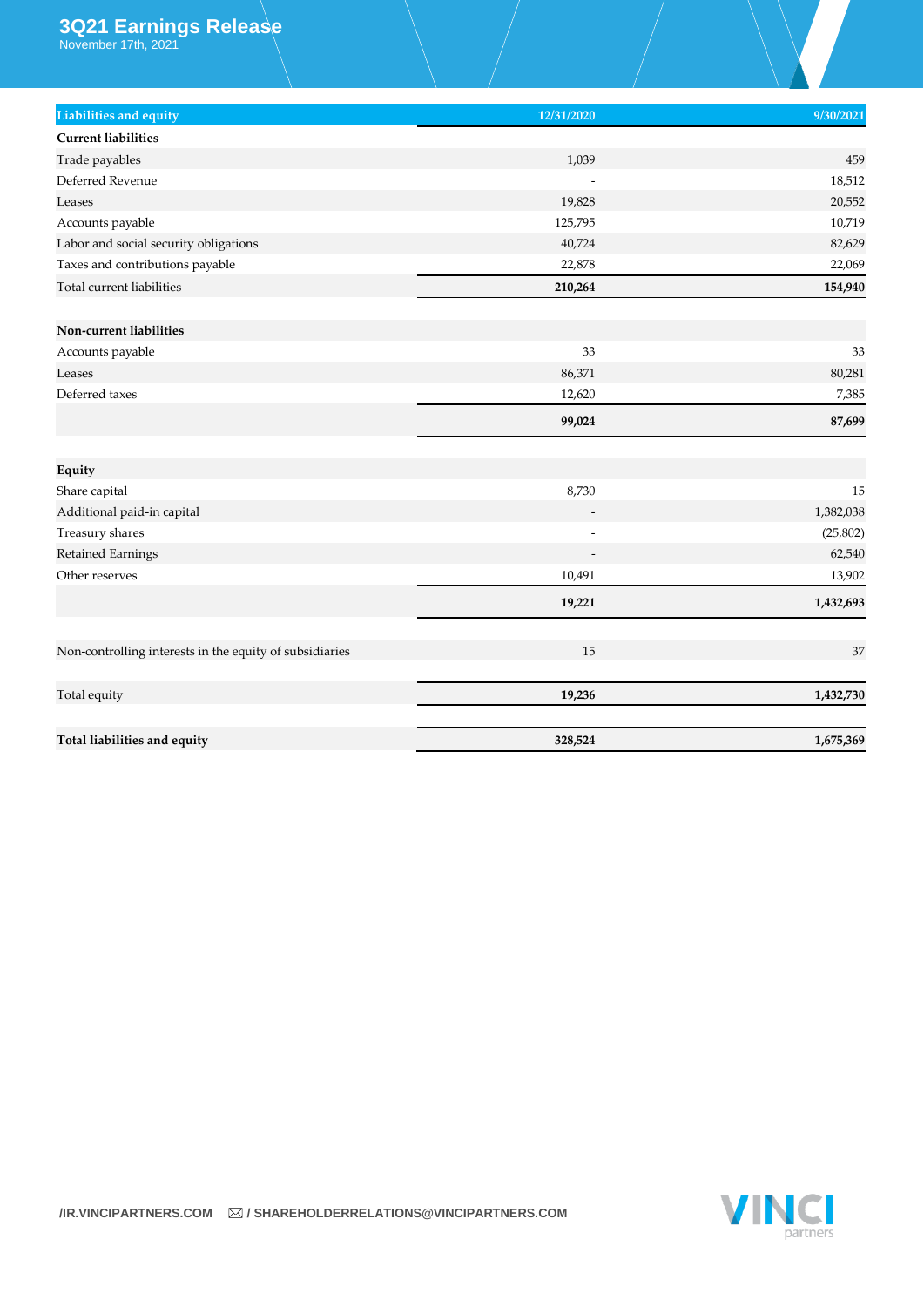### **Subsequent Events**

BK Brasil (B3:BKBR3) announced on October 31, 2021 via Material Fact issued on BM&FBOVESPA, the termination of the agreement signed on July 9, 2021, as announced via Press Release by Vinci Partners, for the acquisition of Vinci Capital Partners III's portfolio company Domino's Brasil.

The termination agreement grants mutual release to both parties and does not result in penalties of any nature. Additionally, the agreement sets forth a right of first refusal for BK Brasil for the period of twelve months for the acquisition of Domino's Brasil in case of any sale control of the company, and exclusivity rights to Domino's Brasil to commercialize pizza and/or focus on pizza delivery.

### Forward-Looking Statements

This earnings release contains forward-looking statements that can be identified by the use of words such as "anticipate," "believe," "could," "expect," "should," "plan," "intend," "estimate" and "potential," among others. By their nature, forward-looking statements are necessarily subject to a high degree of uncertainty and involve known and unknown risks, uncertainties, assumptions and other factors because they relate to events and depend on circumstances that will occur in the future whether or not outside of our control. Such factors may cause actual results, performance or developments to differ materially from those expressed or implied by such forward-looking statements and there can be no assurance that such forward-looking statements will prove to be correct. The forward-looking statements included herein speak only as at the date of this press release and we do not undertake any obligation to update these forward-looking statements. Past performance does not guarantee or predict future performance. Moreover, neither we nor our affiliates, officers, employees and agents undertake any obligation to review, update or confirm expectations or estimates or to release any revisions to any forward-looking statements to reflect events that occur or circumstances that arise in relation to the content of this press release. Further information on these and other factors that could affect our financial results is included in filings we have made and will make with the U.S. Securities and Exchange Commission from time to time.

<sup>iii</sup> AUM" refers to assets under management. Our assets under management equal the sum of: (1) the fair market value of the investments held by funds plus the capital that we are entitled to call from investors in those funds pursuant to the terms of their capital commitments to those funds (plus the fair market value of co-investments arranged by us that



<sup>i</sup> Fee related earnings, or FRE, is a metric to monitor the baseline performance of, and trends in, our business, in a manner that does not include performance fees or investment income. We calculate FRE as operating profit less (a) net revenue from realized performance fees, less (b) net revenue from unrealized performance fees, plus (c) compensation allocated in relation to performance fees.

ii Distributable Earnings is used as a reference point by our board of directors for determining the amount of earnings available to distribute to shareholders as dividends. Distributable Earnings is calculated as profit for the year, less (a) net revenue from unrealized performance fees, plus (b) income taxes from unrealized performance fees, plus (c) compensation allocated in relation to unrealized performance fees, less (d) unrealized gain from GP investment income, less (e) unrealized gain from financial income, plus (f) income taxes on unrealized gain from GP investment income, plus (g) income taxes on unrealized gain from financial income.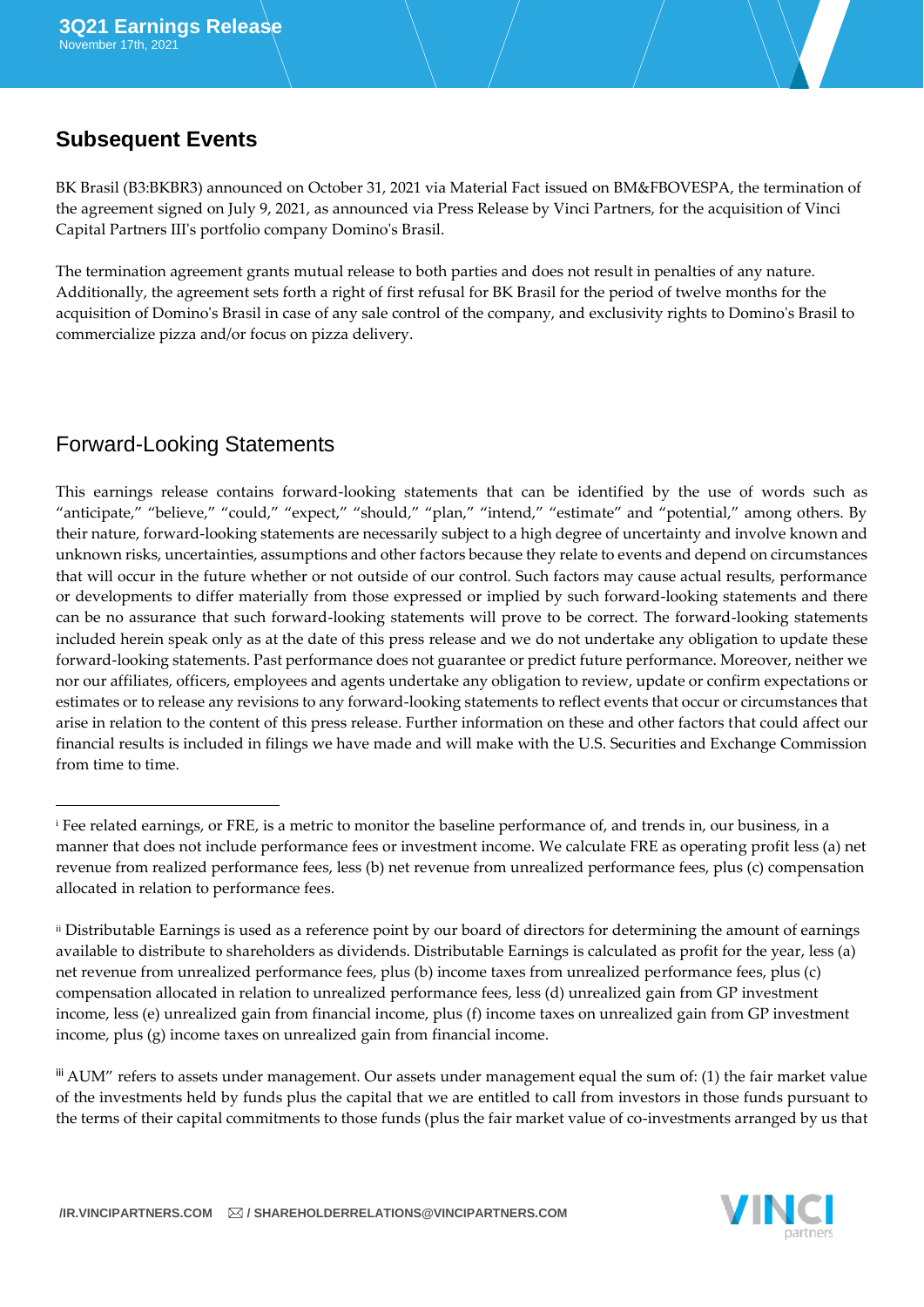were made or could be made by limited partners of our corporate private equity funds and portfolio companies of such funds); (2) the net asset value of our public equity funds, hedge funds and closed-end mutual funds; and (3) the amount of capital raised for our credit funds. AUM includes double counting related to funds from one segment that invest in funds from another segment. Those cases occur mainly due to (a) fund of funds of investment products and solutions segment, and (b) investment funds in general that invest part of their cash in credit segment and hedge fund segment funds in order to maintain liquidity and provide for returns on cash. Such amounts are eliminated on consolidation. The bylaws of the relevant funds prohibit double-charging fees on AUM across segments. Therefore, while our AUM by segment may double-count funds from one segment that invest in funds from another segment, the revenues for any given segment do not include revenue in respect of assets managed by another segment, which means there are no intercompany eliminations on revenues in our results of operations.

iv FRE per share is calculated considering the number of outstanding shares at the end of the current quarter. Year to date values are calculated as the sum of the last three quarters

<sup>v</sup> Depreciation and amortization is a non-cash expense that is being added back for our calculation of Distributable Earnings for the year ended December 31, 2020, and future periods. Our Distributable Earnings for the quarter and nine months ended September 30, 2020, would have been R\$27.1 million and R\$90.4 million, respectively, if we did add back depreciation and amortization to our calculation of Distributable Earnings.

v<sup>i</sup> DE per share is calculated considering the number of outstanding shares at the end of the current quarter. Year to date values are calculated as the sum of the last three quarters

vii Net revenue from Fund Management and Advisory is a performance measure that we use to assess our ability to generate profits from our fund management and advisory business without measuring for the outcomes from funds above their respective benchmarks. We calculate Net Revenue from Fund Management and Advisory as net revenue from services rendered less (a) net revenue from realized performance fees and less (b) net revenue from unrealized performance fees.

viii FRE Margin is calculated as FRE over total net management and advisory fees.

<sup>ix</sup> "Performance Related Earnings", or "PRE", is a performance measure that we use to assess our ability to generate profits from revenue that relies on outcome from funds above their respective benchmarks. We calculate PRE as operating profit, less (a) net revenue from fund management and advisory, less (b) operating expenses, such as segment personnel, G&A, corporate center and bonus related to management and advisory.

<sup>x</sup> Segment Distributable Earnings is Vinci Partners' segment profitability measure used to make operating decisions and assess performance across the company's four segments (Private Markets, Liquid Strategies, Investment Products and Solutions and Financial Advisory). Segment Distributable Earnings is calculated as operating profit less (a) net revenue from unrealized performance fees, plus (b) compensation allocated in relation to unrealized performance fees, plus (c) realized gain from GP investment income.

xi DE Margin is calculated as DE over the sum of management and advisory fee related revenues, realized performance revenue, realized GP investment income and realized financial income, net of revenue tax.

xii "Total compensation and benefits" is the result of the profit sharing paid to our employees as (a) bonus compensation related to management advisory and (b) performance based compensation. Total compensation and benefits include Dividends to Partners, distributed by the company to its original partners before the public turned public in 2021. In accordance with the by-laws of Vinci Brazil, dividends have historically been distributed based on the resolution of the partners. Therefore, dividends could be distributed on a non-proportional basis among

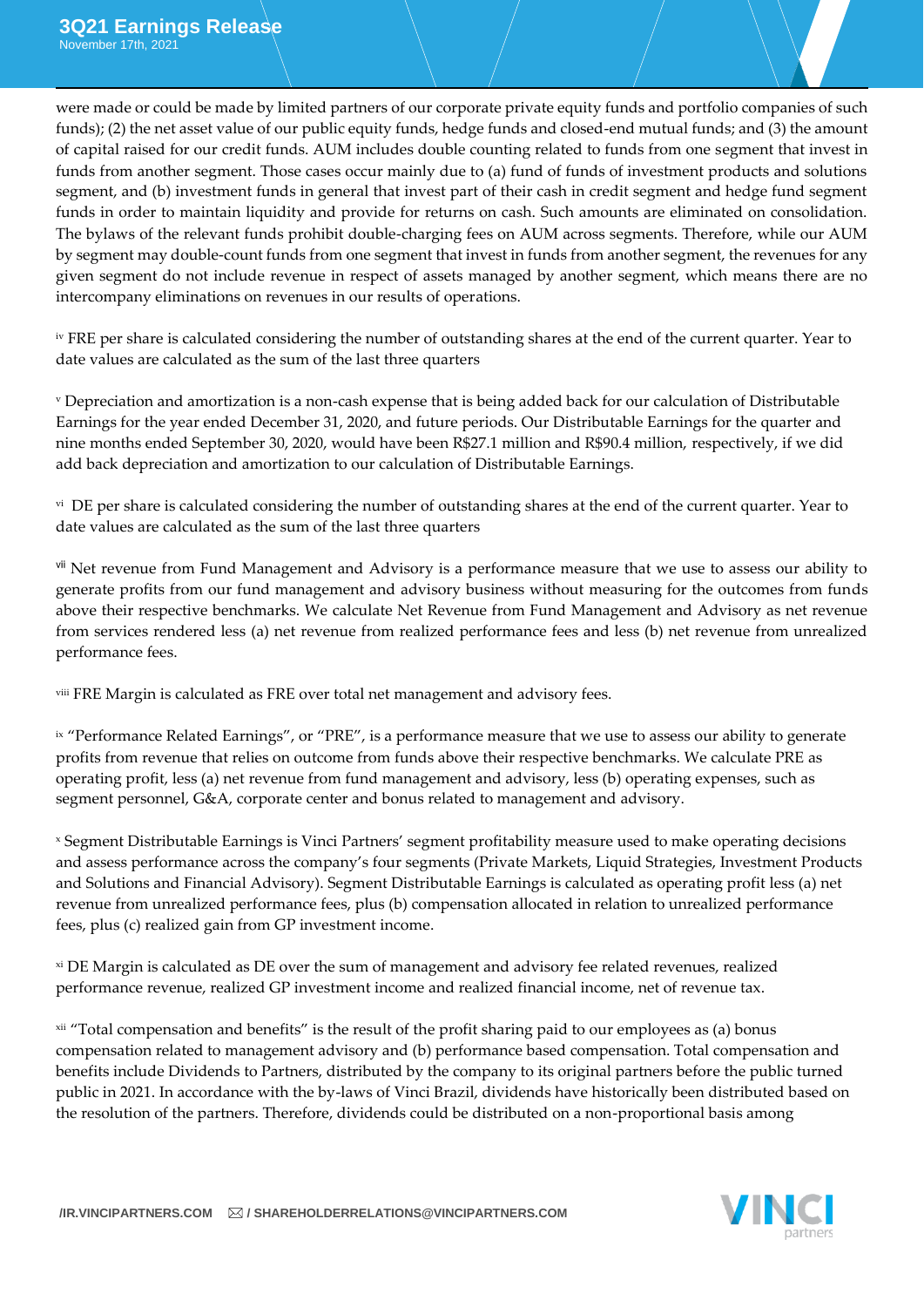quotaholders, which are comprised by the partners of Vinci Brazil. After the company's IPO, Vinci Partners changed its compensation structure, from a dividend distribution policy to a profit-sharing scheme for our partners.

xiii Bonus compensation related to management and advisory includes Dividends to Partners related to management and advisory, distributed by the company to its original partners before the company turned public in 2021.

xiv Performance based compensation includes Dividends to Partners related to performance fees, distributed by the company to its original partners before the company turned public in 2021.

xv "Segment personnel expenses" are composed of the salary-part compensation paid to employees and partners of our funds' management teams.

xvi "Corporate center expenses" are composed by the salary-compensation paid to employees and partners of our support teams and other expenses, such as research, risk, legal & compliance, investor relations, operations and ESG.

xvii "Other general and administrative expenses" is made up of third-party expenses, depreciation and amortization, travel and representation, marketing expenses, administrative fees, non-operating taxes, third-party consultants' fees, such as legal and accounting, and office consumables.

xviii "GP investment income" is income from proprietary investments made by us in our own Private Markets' funds, used as GP Commitments.

xix "Financial income" is income generated through the investments made with our cash and cash equivalents in cash and bank deposits, certificate of deposits and proprietary investments in our Liquid Funds from our public equities and hedge funds' segments and listed REITs from our real estate segment.

xx IMAB is composed by government bonds indexed to IPCA.

xxi "Leasing expenses" include costs from the company's sub-leasing activities.

<sup>xxii</sup> "Stock option compensation plan" is a benefit program in which the company concedes to an employee the option to buy stock in the company with stated fixed price.

xxiii Income taxes is comprised of taxes on our corporate income tax and social contribution taxes. We are taxed on an actual taxable profit regime, while our subsidiaries are taxed based on deemed profit. Dividends to partners distributed by the company to its original partners before turned public in 2021 are not included in actual taxable regime.

<sup>xxiv</sup> "Capital Subscription / (capital return)" represents the net capital commitments and capital returns from our Private Markets' closed end and listed funds.

"Net Inflows / (outflows)" represent the net inflows and outflows from our liquid funds from our liquid strategies, IP&S and credit segments.

xxvi "Appreciation / (depreciation)" represents the net capital appreciation/depreciation from our funds, which refers to the increase or decrease of the funds' investment's value.

xxvii NAV is the net asset value of each fund. For listed vehicles, the NAV represents the Market valuation of the fund.

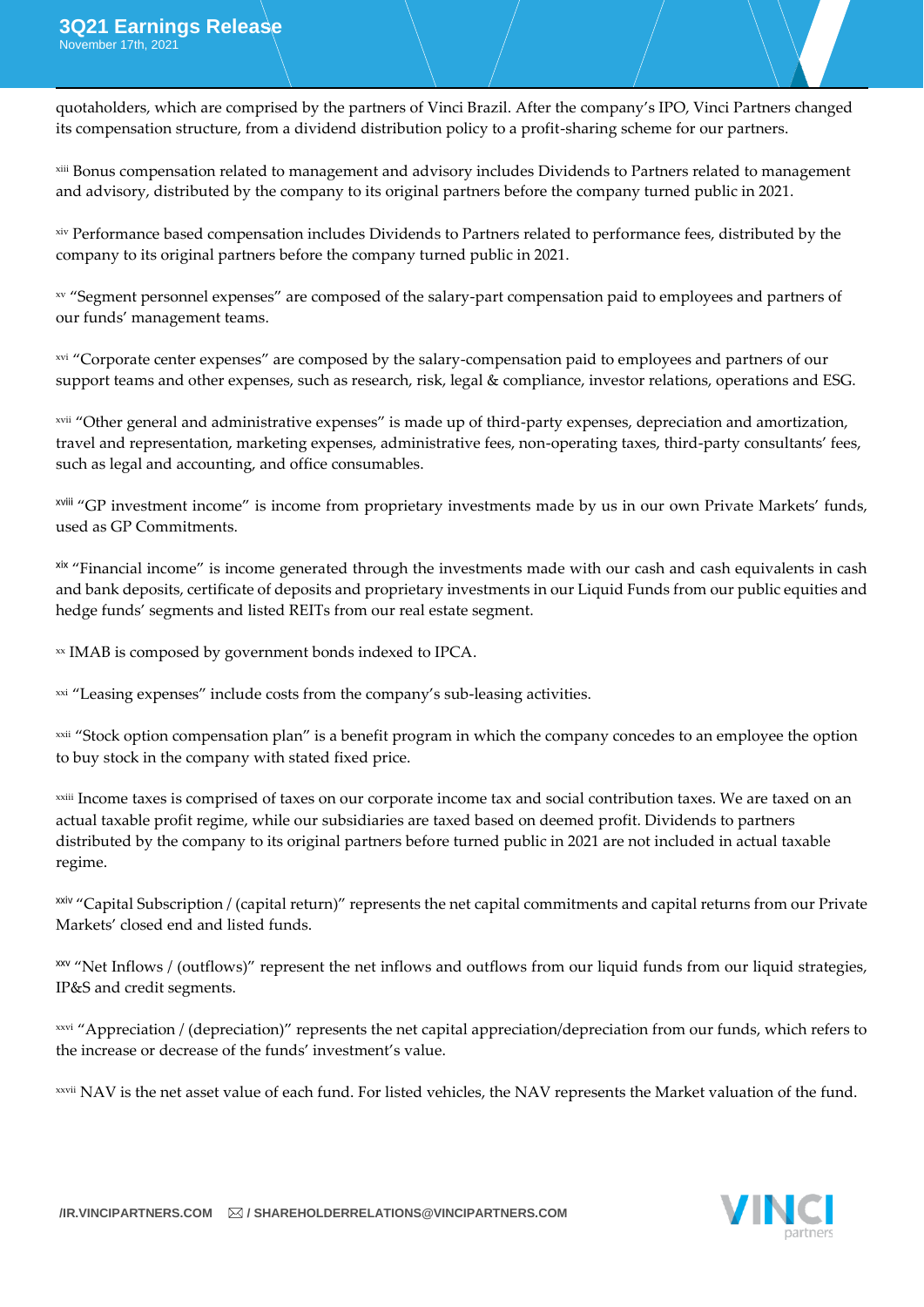xxviii CDI is an average of interbank overnight rates in Brazil (daily average for the period).

xxix Atlas strategy comprises Atlas FIC FIM and Atlas Institucional FIC FIM.

xxx IPCA is a broad consumer price index measured by the IBGE.

xxxi IMAB is composed by government bonds indexed to IPCA. IMAB 5 also comprises government bonds indexed to IPCA but only the one´s with up to 5 Years duration.

xxxii Mosaico strategy comprises Vinci Mosaico FIA, Vinci Mosaico Institucional FIA and Vinci Mosaico Advisory FIA.

xxxiii IBOV is the Brazilian stock market most relevant index.

xxxiv Equilibrio Strategy comprises IP&S Family of pension plans.

xxxv IFIX is an index composed by listed REITs in the brazilian stock exchange.

xxxvi Track record information is presented throughout this release on a pro forma basis and in local currency, excluding PIPE investments, a strategy that will be discontinued in VCP III. Past performance of investments described herein is provided for illustrative purposes only and is not necessarily indicative of future investment results.

xxxvii "MOIC" means multiple on invested capital, a ratio intended to represent how much value an investment has returned, and is calculated as realized value plus unrealized value, divided by the total amount invested, gross of expenses and fees.

xxxviii "IRR" means the internal rate of return, which is a discount rate that makes the net present value of all cash flows equal to zero in a discounted cash flow analysis.

xxxix Total commitments for VCP III include R\$1.3 billion in co-investments.

xl US\$ Distributable Earnings was calculated considering the exchange rate from USD to BRL of 5.4271 as of November 11, 2021, when dividends were approved by our Board of Directors.

xli Per Share calculations are based on end of period Participating Common Shares.

xlii Actual dividends per common share are calculated considering the share count as of the applicable record date.

xliii The remaining capital committed in FIP Infra Transmissão co-investment will not be called by the fund, which is already in divestment period.

xliv The remaining capital committed in FIP Infra Transmissão will not be called by the fund, which is already in divestment period.

xlv Brazilian tax law establishes that companies that generate gross revenues of up to R\$ 78,000 in the prior fiscal year may calculate income taxes as a percentage of gross revenue, using the presumed profit income tax regime. The Entity's subsidiaries adopted this tax regime and the effect of the presumed profit of subsidiaries represents the difference between the taxation based on this method and the amount that would be due based on the statutory rate applied to the taxable profit of the subsidiaries.